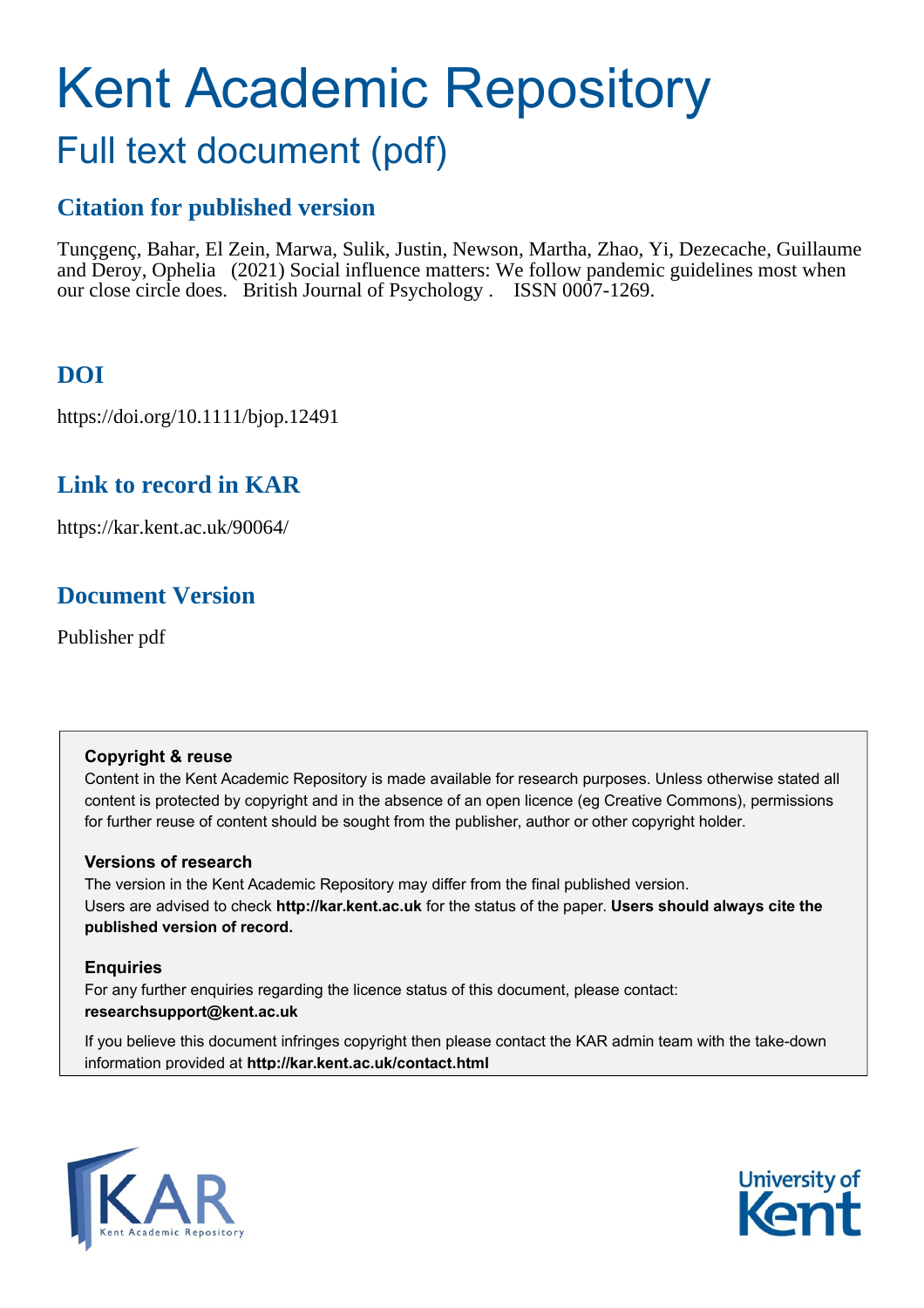1



www.wileyonlinelibrary.com

# Social influence matters: We follow pandemic guidelines most when our close circle does

Bahar Tunçgenç $\frac{1.2*}{\epsilon}$  , Marwa El Zein $^{3,4}$ , Justin Sulik $^{5}$ , Martha Newson<sup>2,6</sup>, Yi Zhao<sup>7</sup>, Guillaume Dezecache<sup>8</sup> and Ophelia Deroy<sup>5,9,10</sup>

<sup>1</sup>School of Psychology, University of Nottingham, UK

 $^2$ Institute of Cognitive & Evolutionary Anthropology, University of Oxford, UK

<sup>3</sup>Institute of Cognitive Neuroscience, University College London, UK

 ${\rm ^4}$ Adaptive Rationality Center, Max-Planck Institute for Human Development, Berlin, Germany

<sup>5</sup>Cognition, Values and Behaviour Lab, Ludwig Maximilian University, Munich, Germany

6 School of Anthropology and Conservation, University of Kent, UK

 $^7$ School of Medicine, Indiana University, Bloomington, Indiana, USA

<sup>8</sup>CNRS, LAPSCO, Université Clermont Auvergne, Clermont-Ferrand, France

 $^9$ Munich Center for Neuroscience, Ludwig Maximilian University, Munich, Germany

<sup>10</sup>School of Advanced Study, Institute of Philosophy, University of London, UK

Why do we adopt new rules, such as social distancing? Although human sciences research stresses the key role of social influence in behaviour change, most COVID-19 campaigns emphasize the disease's medical threat. In a global data set ( $n = 6,674$ ), we investigated how social influences predict people's adherence to distancing rules during the pandemic. Bayesian regression analyses controlling for stringency of local measures showed that people distanced most when they thought their close social circle did. Such social influence mattered more than people thinking distancing was the right thing to do. People's adherence also aligned with their fellow citizens, but only if they felt deeply bonded with their country. Self-vulnerability to the disease predicted distancing more for people with larger social circles. Collective efficacy and collectivism also significantly predicted distancing. To achieve behavioural change during crises, policymakers must emphasize shared values and harness the social influence of close friends and family.

To control the spread of COVID-19, public adherence to the rules is critical. Campaigns promoting social distancing and other measures have aimed to persuade individuals that the threat is serious and that adherence to these measures will protect them from the disease. Yet, decades of human sciences research shows that a key driver of behaviour

This is an open access article under the terms of the [Creative Commons Attribution](http://creativecommons.org/licenses/by/4.0/) License, which permits use, distribution and reproduction in any medium, provided the original work is properly cited.

<sup>\*</sup>Correspondence should be addressed to Bahar Tuncgenc, University Park Campus School of Psychology, University of Nottingham, Nottingham NG9 2RD, UK (email: [bahartuncgenc@gmail.com\)](mailto:).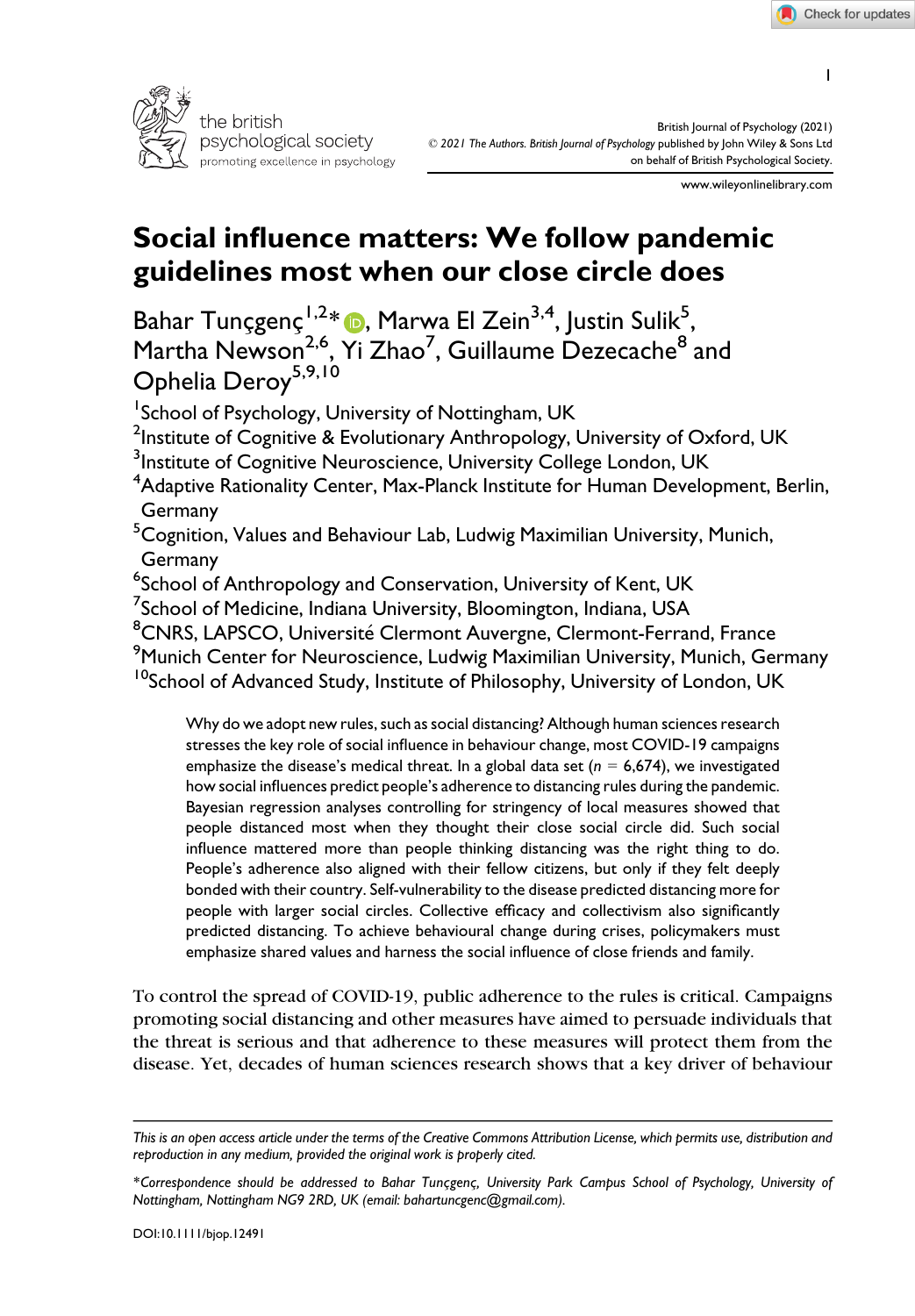change is social influence from others: Humans are social cooperators, who construe behaviour change as a collective problem (Dezecache, Frith, & Deroy, 2020) and align more closely with those they are closely bonded to (Haun & Over, 2015).

We collected data from 114 countries ( $n = 6.674$ ) to investigate whether social influence is associated with adherence to COVID-19 guidelines. This study is unique in its consideration of both personal and social factors influencing people's adherence to the social distancing rules. The few existing peer-reviewed studies on social predictors of COVID-19 adherence have found that people engage in more preventive measures when they have higher social responsibility and trust (Oosterhoff, Palmer, Wilson, & Shook, 2020) and when they consider adherence to the rules as a norm endorsed by others (Borgonovi & Andrieu, 2020; Lin et al., 2020; Nakayachi, Ozaki, Shibata, & Yokoi, 2020). While these studies point to the important role of social predictors in adherence to COVID-19 measures, they have been limited due to their relatively narrow geographical and cultural scope. Besides, to our knowledge, no research has examined how different aspects of social norms predict adherence, taking into account degree of closeness to others (e.g., close social circle vs. fellow citizens). Yet, theory-driven papers from diverse disciplines have consistently called for researchers and policymakers to consider the complex social influences from our close social circles and bonded communities (Andrews, Foulkes, & Blakemore, 2020; Bavel et al., 2020; Bonell et al., 2020; Jetten, Reicher, Haslam, & Cruwys, 2020; Prentice & Paluck, 2020; Prosser, Judge, Bolderdijk, Blackwood, & Kurz, 2020).

Addressing this theoretical gap with a rich data set, this paper examines how social influence affects adherence at three scales: one's close circle, one's country, and the entire world. Specifically, we compared people's *own* adherence and approval of the rules to how much they believed others around them adhered and approved. We posit that across the three social scales, the degree of closeness with others will determine how much perceived adherence and approval of others impacts on one's own adherence. We argue that while feelings of vulnerability to the disease would influence people's adherence to the rules, in this context of social norm change, the strongest predictor of adherence would be the perceived adherence of one's close circle.

Examinations of large, cross-cultural databases reveal a distinct pattern observed in humans' bond formation (Hill & Dunbar, 2003). On average, people tend to have about five others in their close circle, whom they turn to for advice or comfort during major life challenges (Hill & Dunbar, 2003). Extending beyond this primary social circle is larger circles of decreasing closeness, such as colleagues or fellow citizens (Hill & Dunbar, 2003). When projected on to larger groups (e.g., one's country), these relational bonds can create a potent form of social bonding among virtual strangers (Swann, Gómez, Seyle, Morales, & Huici, 2009; Swann, Jetten, Gomez, Whitehouse, & Bastian, 2012). Such fusion of personal and group identities is often observed in times of extreme hardship (Whitehouse et al., 2017). Given the global nature of the pandemic, our survey captures the distinctive influences of three social scales (i.e., close circle, country, world) on people's adherence to the emerging social norms around distancing.

Endorsement of public health behaviours during the pandemic is marked predominantly by social norm change, as COVID-19 distancing rules diverge from the widely endorsed ways of social interactions and behaviour. The literature on social norms points to a distinction between descriptive norms and prescriptive, or injunctive, norms (Bicchieri, 2016; Cialdini & Goldstein, 2004). Descriptive norms refer to those social norms to which others adhere in practice. In contrast, prescriptive norms refer to those social norms which others approve in their discourse. Laboratory and field research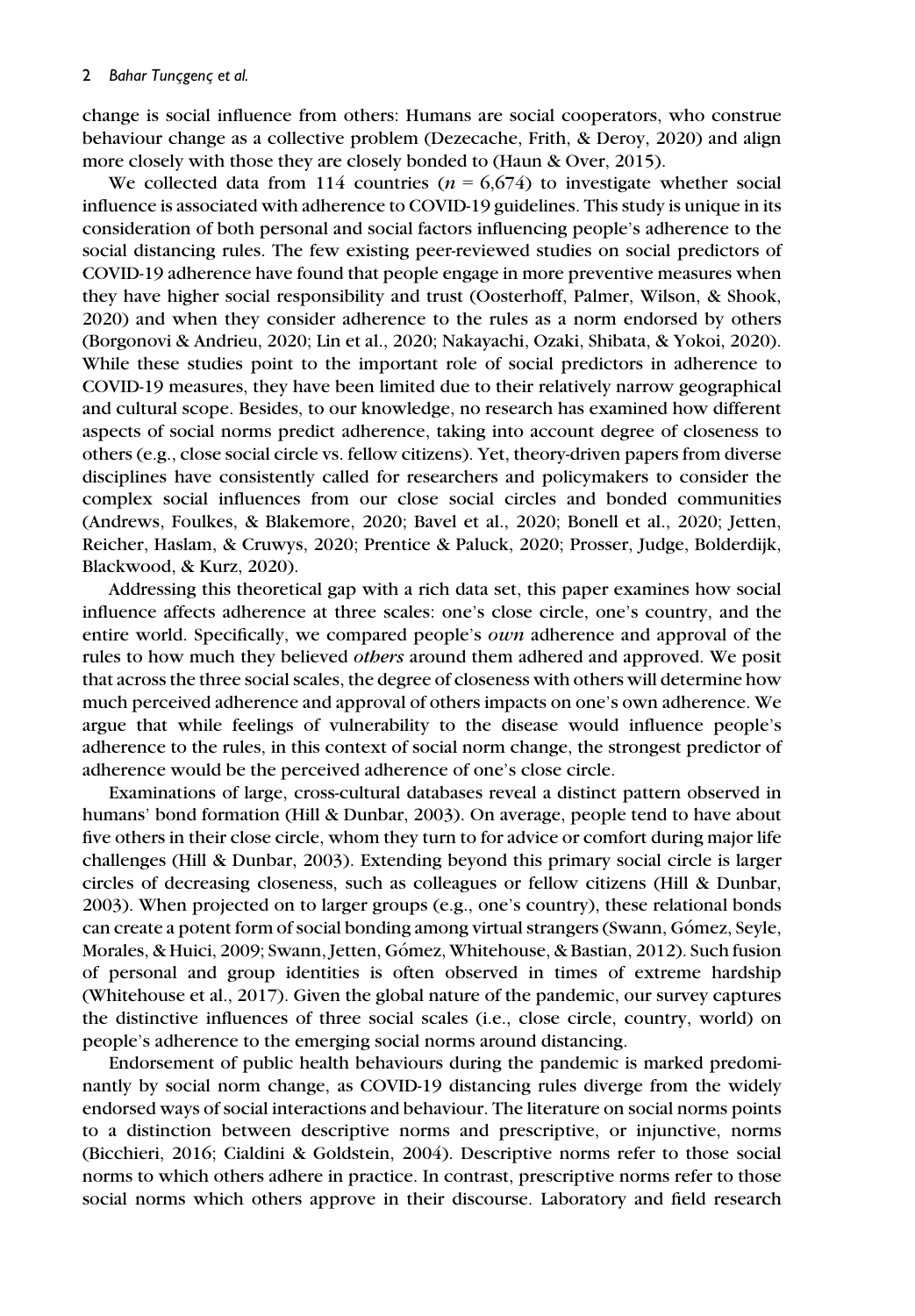suggest that when it comes to enacting behavioural change, actions speak louder than words: We are influenced by others if we think they also adhere to the rules, rather than simply approve of them (Bicchieri, 2016; Bicchieri & Xiao, 2009; Cialdini & Goldstein, 2004). Thus, our first hypothesis (Hypothesis 1) is that perceived adherence of others (i.e., descriptive norms) is a stronger predictor of self-adherence than perceived approval of others (i.e., prescriptive norms).

Forming close emotional bonds with other group members is a strong determinant of how people identify themselves as belonging to one group over another (Tajfel & Turner, 1979; Whitehouse & Lanman, 2014). Group identities encourage people to like, trust, and cooperate more with members of their own group as compared to outsiders (Raafat, Chater, & Frith, 2009; Shamay-Tsoory, Saporta, Marton-Alper, & Gvirts, 2019) – even minimal groups, based on arbitrary categories can induce 'in-group' biases (Goette, Huffman, & Meier, 2012; Tajfel, 1970). To learn about their group's social norms and conventions, people observe and imitate other group members (Legare & Nielsen, 2015). Imitation and social bonds are intricately linked: Closeness breeds imitation, and imitation breeds closeness (Chartrand & Lakin, 2011; Haun & Over, 2015). When urgent behavioural change is needed, such as during the present pandemic, personal motives may be insufficient; instead, adoption of new norms may depend more strongly on the influence of close (Andrews et al., 2020; Bicchieri, 2016; Goldstein, Cialdini, & Griskevicius, 2008). Therefore, our second hypothesis is that self-adherence to COVID-19 rules depends more on perceived adherence of one's close circle than that of the outer social scales of country and world, or one's own approval of the distancing rules (Hypothesis 2). Further, we hypothesize that perceived adherence of fellow citizens influences self-adherence only when people are strongly fused with their country (Hypothesis 3).

During the pandemic, the material threat of contracting the disease is likely to influence people's adherence to distancing measures. Reports from many countries have shown elevated levels of fear and anxiety following the COVID-19 outbreak (de Pedraza, Guzi, & Tijdens, 2020). Notably, fear of COVID-19 stems not only from perceiving one's self as vulnerable to the disease, but also from perceiving loved ones as vulnerable (Mertens, Gerritsen, Duijndam, Salemink, & Engelhard, 2020). Therefore, we hypothesize that perceived vulnerability of close ones positively predicts self-adherence to distancing in addition to perceived self-vulnerability to the disease (Hypothesis 4).

Equally, fear can trigger social contact seeking and adaptive responses to threatening situations (El Zein, Wyart, & Grezes, 2015; Harper, Satchell, Fido, & Latzman, 2020). When fear is coupled with social support (Gallagher, Luttik, & Jaarsma, 2011; Tang, Brown, Funnell, & Anderson, 2008) and belief in collective responsibility and efficacy (Witte & Allen, 2000), people are more likely to engage in constructive actions. Thus, in a fearinducing context such as the COVID-19 pandemic, those who feel vulnerable to the disease may adhere to distancing rules more if they have stronger social support. Our final hypothesis is that the effects of vulnerability of self and others on self-adherence are stronger for people with larger close circles (Hypothesis 5).

These five pre-registered hypotheses https://osf.io/ke5yn/ form the basis of our framework (see Figure 1). In addition to these, we conducted an exploratory analysis examining a range of social orientation variables. Previous research suggests that people are more likely to participate in collective action when they believe that the responsibility lies with the collective, rather than with individuals, and that the efficacy of the collective's actions is high (Zomeren & Iyer, 2009). In the context of COVID-19, greater social responsibility and trust have been associated with less hoarding behaviour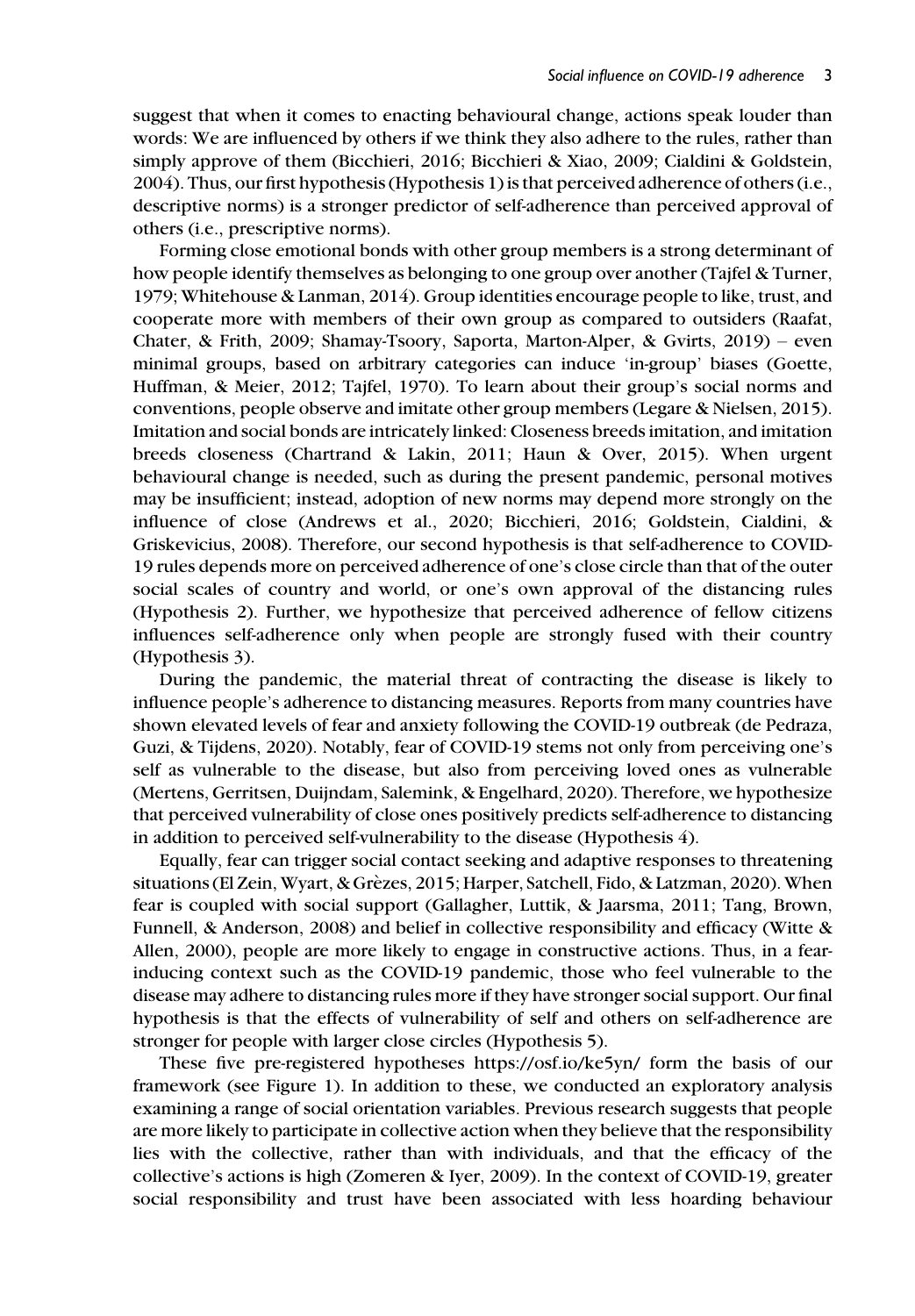#### 4 Bahar Tuncgenc et al.

(Oosterhoff & Palmer, 2020). Other recent studies have also shown that having more collectivistic values and empathy can enhance people's engagement with COVID-19 containment measures (Miguel, Machado, Pianowski, de Carvalho, & F., 2021; Pedersen & Favero, 2020). To investigate the contributions of these factors, we included four additional variables in our analyses: (1) collective responsibility, (2) collective efficacy, (3) vertical collectivism, which defines willingness to sacrifice one's self-interests for one's group (Singelis, Triandis, Bhawuk, & Gelfand, 1995), and (4) empathy quotient, which defines one's ability to understand and align with others' emotional states (Wakabayashi et al., 2006).

## Methods

## **Ethics**

The study was approved by the ethics committee of the University of Nottingham. Participants provided written informed consent prior to participation in line with the General Data Protection Regulation (GDPR). All participants were assigned an anonymous ID.



Figure 1. Proposed theoretical framework. The effects of perceived vulnerability to the disease, adherence to distancing rules, and approval of distancing rules (top row) operate on three social scales to predict self-adherence: close circle, country, and world. In our framework, social influence, especially from our closest circle, outweighs our individual motives to adhere to distancing. How much we think others are also adhering to the rules influences our own behaviour more strongly than how much we think others are approving of the rules. The influence of the wider social scales (i.e., country and world) depends on how closely bonded one is to these groups. Social bonds also interact with feelings of vulnerability to the disease: Perceiving loved ones as vulnerable motivates us to adhere to the rules beyond our perceptions of self-vulnerability to the disease. Finally, self-vulnerability is likely to be more strongly linked with adherence when we receive more social support.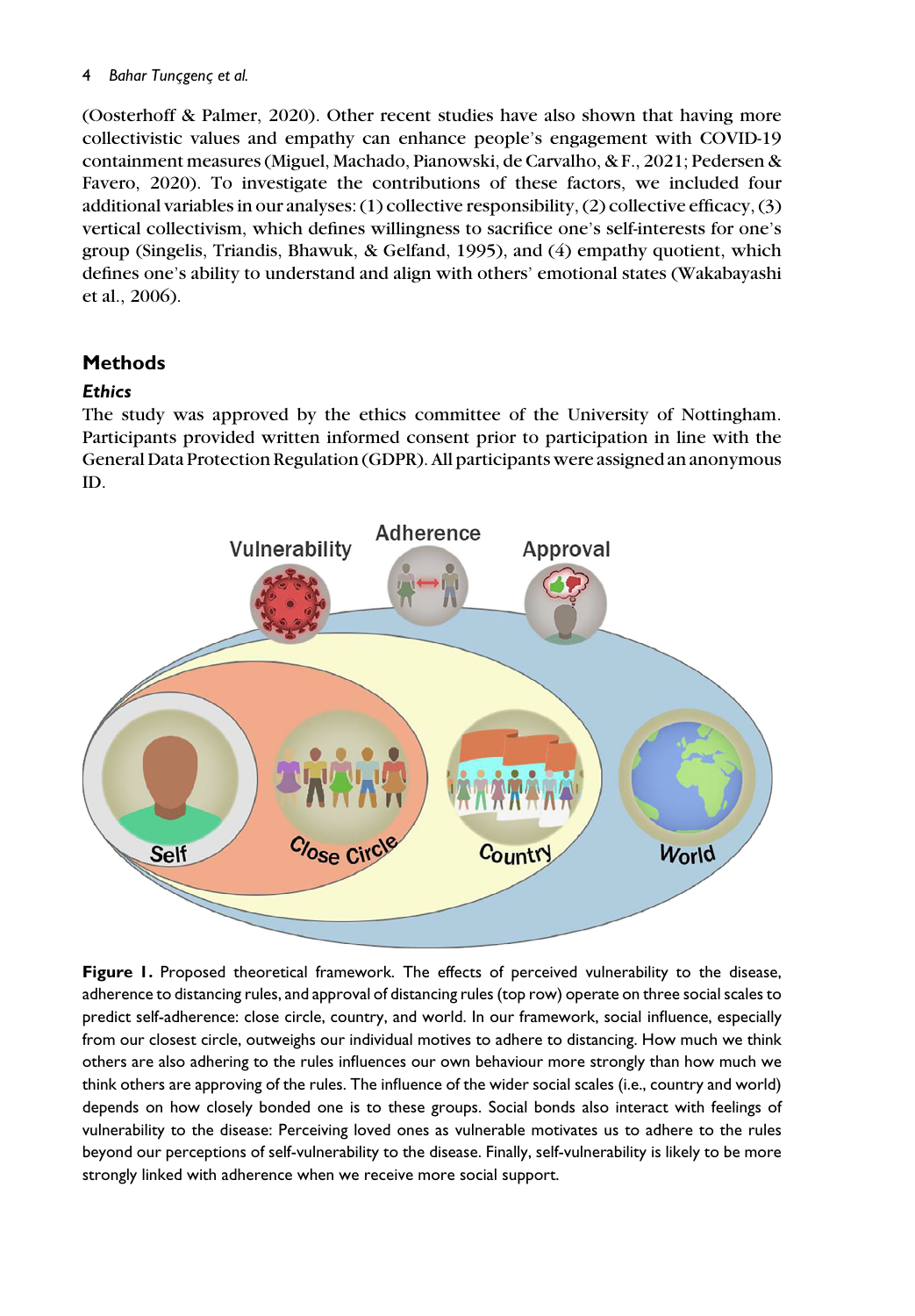#### **Participants**

In total, 6,674 people completed our survey. Participants could opt out of the questions that did not apply in their specific circumstances (i.e., if they had no one in their close circle:  $n = 1,199$  or that involved personal information (i.e., fusion with country:  $n = 213$ ; country of residence:  $n = 40$ ). Thus, for each section of the results, we report the number of participants with complete responses for those specific variables (Results Sections 1 and 3:  $n = 5,335$ , Section 2:  $n = 6,634$ ). Full demographics of our data sets can be found in Table S2. We repeated the Section 2 analysis on the reduced data set, which revealed the same findings (see Table S3).

On the survey landing page, participants chose which language they wished to take the survey in (options: Arabic, Bangla, German, English, Spanish, French, Hindi, Italian, Persian, Swedish, Turkish, Mandarin). This range of languages aimed at recruiting people from diverse cultural backgrounds, driven partly by the researchers' expertise and backgrounds.

#### Sampling strategy

Participants were recruited via announcements on social media, student mailing lists at the University of Nottingham, University of Oxford and Ludwig Maximilian University of Munich, the participant pool of RISC (France), press releases by the Universities of Nottingham and Oxford, and blog posts published in the UK, Germany, and Turkey. To obtain as widely and globally representative a sample as possible, we had a stopping rule of accepting responses within 5 weeks of a language becoming available, with the first language (English) published on 9 April 2020 and the last one (Hindi) on 29 April 2020.

#### Materials and procedure

A demo version of the entire survey is available for viewing at the project's OSF page at https://osf.io/ke5yn/. Full survey details can be found in SM Methods; below, we explain the measures used in this study (see Table 1). Not all measures in the survey are analysed for this study; the remaining measures will be analysed for future studies and available open access on the study's OSF page.

#### Close circle

Following prior work (Dunbar & Spoors, 1995), we obtained the size of participants' close circle by first asking them to enter the first names of people they had voluntarily had a conversation with in the past week, and then, asking them which of these contacts they would turn to for comfort or advice with a major personal problem (see Figure S1A). The names entered were not retained in our data set and were only used to extract the number of people in each category. Participants could skip these questions if they had no such interaction. The measure close circle used in this study is the number of people that participants indicated they would turn to for advice or comfort.

#### Social norm change

Participants were first reminded that the general advice for COVID-19 was to keep physical distance from others. As our measure of adherence to the rules, we asked participants to indicate on slider scales how much they were following this general advice,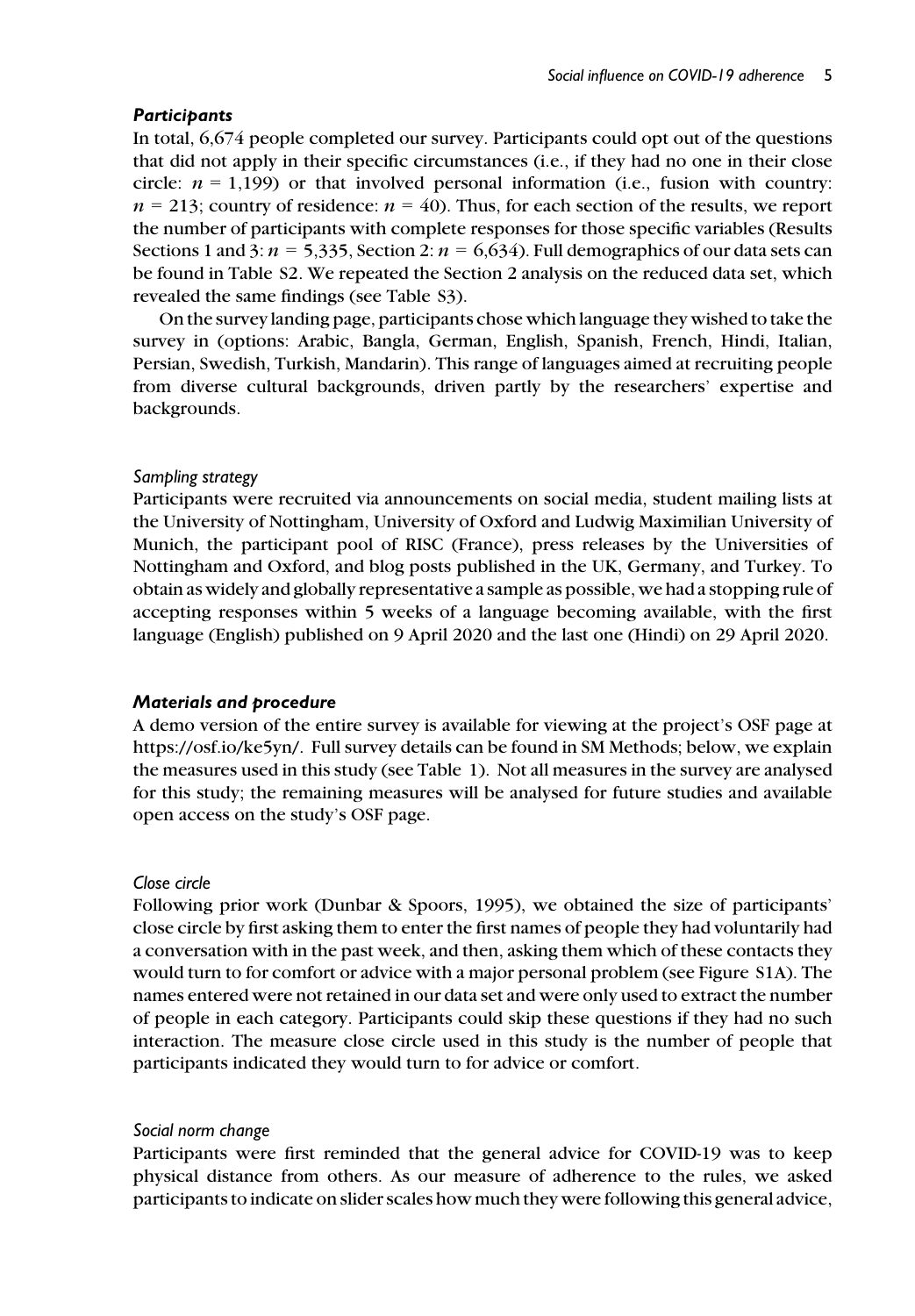#### 6 Bahar Tuncgenc et al.

|  | Table 1. The variables reported in this study and descriptions of how they were measured |  |  |  |
|--|------------------------------------------------------------------------------------------|--|--|--|
|--|------------------------------------------------------------------------------------------|--|--|--|

| Variable name                                                     | Description/sample item and scoring                                                                                                                                                                                                                                                                                        |  |  |
|-------------------------------------------------------------------|----------------------------------------------------------------------------------------------------------------------------------------------------------------------------------------------------------------------------------------------------------------------------------------------------------------------------|--|--|
| Close circle size                                                 | Number of people the participant would turn to for advice or<br>comfort among the ones the participant indicated having<br>voluntary contact within the past week                                                                                                                                                          |  |  |
| Adherence (sub-categories: self, close<br>circle, country, world) | 'I have been following this general advice where I live'<br>'Most people in my close circle/my country/the world have been<br>following this general advice where they live/'<br>100-point scale from $0 = 'not$ been following this advice at all'<br>through $50 = 'Been$ following the advice exactly' to $100 = 'Been$ |  |  |
| Approval (sub-categories: self, close<br>circle, country, world)  | doing more than what is advised'<br>'I think that it is wrong not to follow this general advice'<br>'Most people in my close circle/my country/the world think that<br>it is wrong not to follow this general advice'<br>100-point scale from $0 = 'Not$ following the advice is completely                                |  |  |
| Vulnerability (sub-categories: self,<br>others)                   | $ok'$ to $100 = 'Not$ following the advice is completely wrong'<br>100-point scale from $0 = 'Not$ vulnerable at all' through $50 = 'As$<br>vulnerable as an average person' to $100 = 'Extremely$                                                                                                                         |  |  |
| Collective responsibility                                         | vulnerable'<br>'At times like this, it is essential that people work in solidarity to<br>look after each other'<br>'Every individual is responsible for themselves if they want to<br>avoid the adverse effects of the disease' (reverse coded)                                                                            |  |  |
| Collective efficacy                                               | $0 = 'Completely disagree' to 100 = 'Completely agree'$<br>'Things are improving due to the collective efforts made where I                                                                                                                                                                                                |  |  |
|                                                                   | live'<br>'I believe my actions are having a positive impact' (reverse coded)<br>$0 = 'Completely disagree'$ to $100 = 'Completely agree'$                                                                                                                                                                                  |  |  |
| Fusion with country                                               | 5-point pictorial scale depicting self and country in increasing<br>degree of overlap; scored as I if self and country completely<br>overlap, 0 otherwise                                                                                                                                                                  |  |  |
| Vertical collectivism                                             | 'I usually sacrifice my self-interest for the benefit of my group'<br>$I = 'Never'$ to $I0 = 'Always'$                                                                                                                                                                                                                     |  |  |
| Empathy quotient                                                  | 'I tend to get emotionally involved with a friend's problems'<br>$I = 'Strongly disagree' to 4 = 'Strongly agree'$                                                                                                                                                                                                         |  |  |

with options ranging from  $1 =$  have not been following the advice at all' through  $50 =$  have been following the advice exactly' to '100 = have been doing more than what is advised'. Confirming construct validity, this item was significantly correlated,  $r$  $(5474) = -.21$ ,  $p < .0001$  with another item measuring distancing behaviour, in which participants rated how much they have been going out in the past week on a continuous slider scale ranging from '1 = much less than usual' through '50 = about the same as usual' to ' $100 =$  much more than usual'.

As our measure of approval of the rules, we asked how much participants thought it would be wrong not to adhere to the general advice in the past week, with options ranging from '1 = not following the advice is completely ok' to '100 = not following the advice is completely wrong'.

The adherence and approval questions were then repeated for the three social scales in a randomized order: participant's close circle (with a reminder of the names they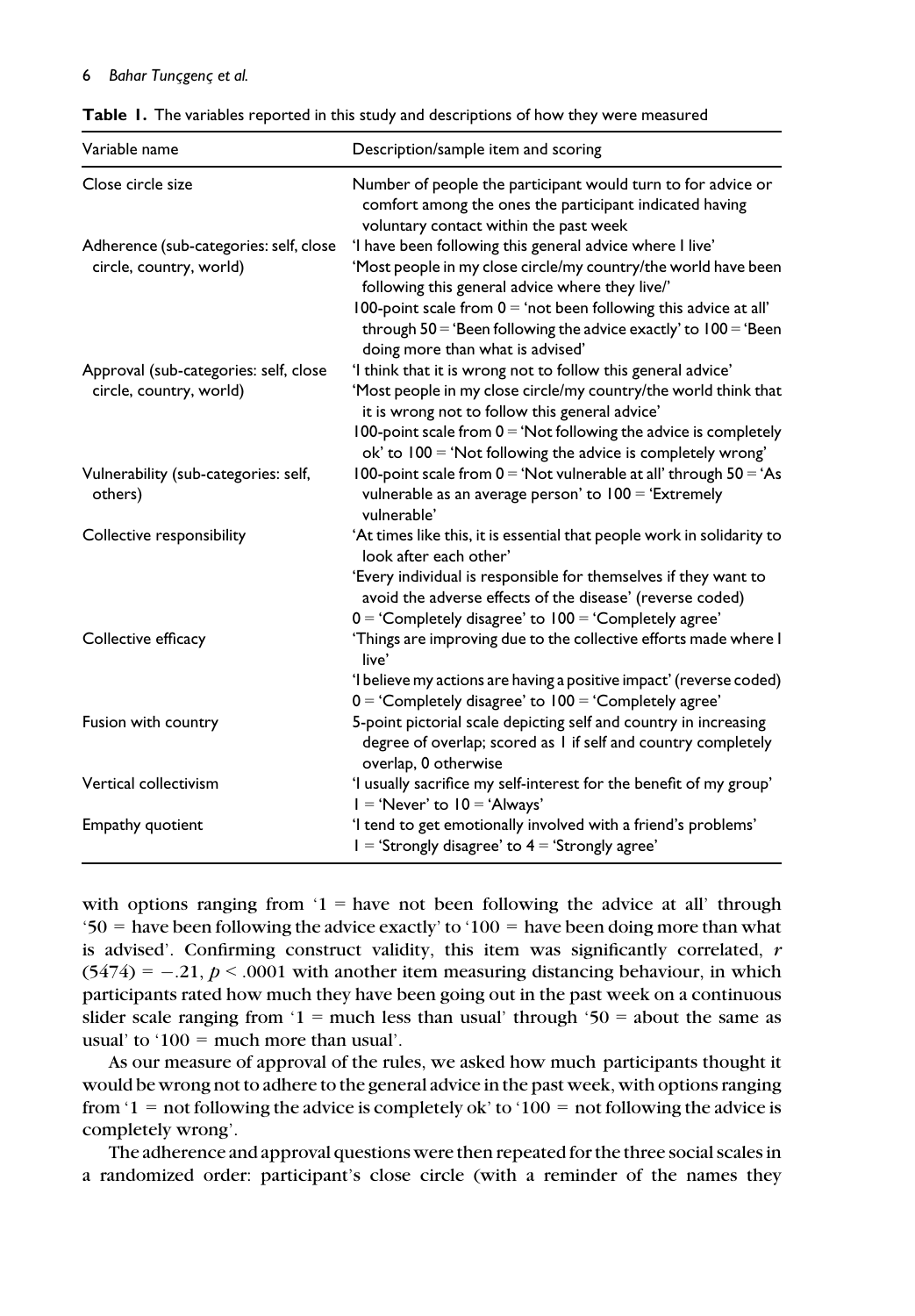provided), the people in the participant's country, and people around the world (see Table 1 for exact wording of the items).

Our social norm change questions were contextually sensitive as the participants were asked to answer depending on how the advice was *currently applied where they lived*. Our models further contain a metric of local stringency measures (Hale et al., 2020) to account for contextual variability.

#### Vulnerability

Participants were asked 'In your opinion, how vulnerable are the following people to the coronavirus disease?' and were given the categories: 'Myself', 'Someone I care about in my household' and 'Someone I care about outside of my household'. These three items were answered on continuous slider scales, with the extreme ends labelled: 'Not vulnerable at all' and 'Extremely vulnerable'. Two measures from these questions are used in this study: vulnerability<sub>self</sub> and vulnerability<sub>others</sub>. Given that in-household vulnerability levels would be strongly correlated with self-vulnerability, we orthogonalized the in-household vulnerability ratings by regressing them on the self-vulnerability ratings and taking the residuals. Then, we averaged these scaled residuals with rescaled outside-household ratings to yield an overall rating of participants' perception of others' vulnerability to the disease, which made up the score for the vulnerability<sub>others</sub> variable.

#### Social orientation

Participants answered 4 purpose-made items using 100-point continuous slider scales to indicate how much they agreed with statements describing the collective responsibility of their country and the collective efficacy of the actions being taken in response to the COVID-19 pandemic (see Table 1 for items).

Participants used Likert-type scales to respond to two previously established scales: the 8-item Vertical Collectivism sub-scale (Singelis et al., 1995), measuring how much people are willing to sacrifice self-interests for others, and the 15-item shortened Empathy Quotient (Wakabayashi et al., 2006), measuring people's ability to understand others' emotions and mental states (see Table S1 for the questionnaire items). All non-English versions of the vertical collectivism scale and the Bangla version of the EQ scale were translated and back-translated by native speakers' proficient in English before use.

#### Fusion with the country

Participants rated their degree of fusion with their country on a 5-point pictorial scale (Figure S1B) showing two circles representing self and country in gradually increasing degrees of overlap. In line with previous research (Swann et al., 2009), participants were considered 'fused' if they selected the total overlap option, and 'not fused' otherwise.

#### **Demographics**

Participants provided their age, gender ('man', 'woman', 'non-binary', 'prefer not to say'), highest completed education ('No schooling completed', 'Primary education (age: 5–10)', 'Secondary education (age:  $11-17$ )', 'University undergraduate degree/professional equivalent', 'Postgraduate degree'), current student and employment status, and whether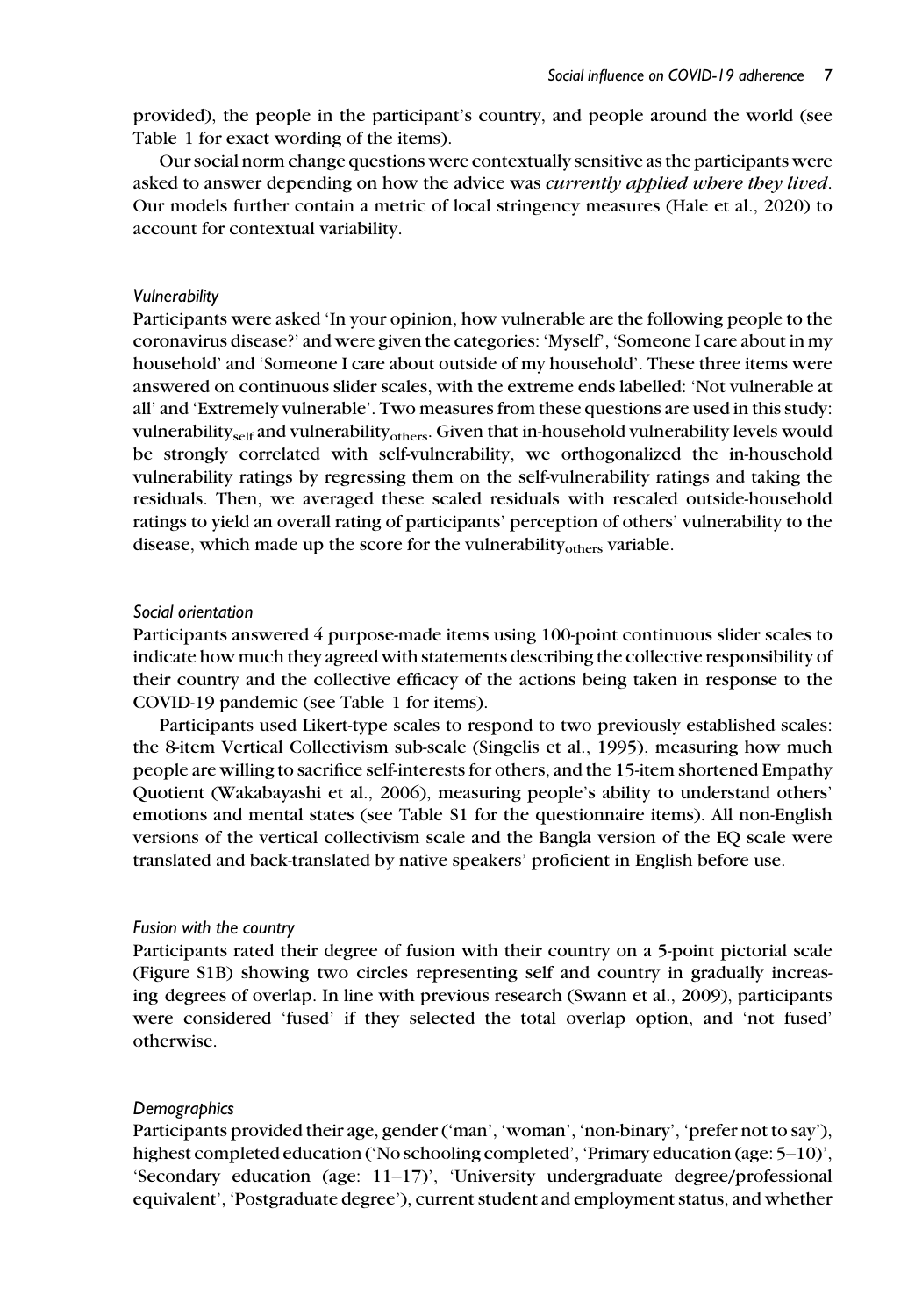they were studying/working from home ('yes', 'sometimes', 'no'). Participants were also asked of their country of residence at the time of answering, which was used to obtain the stringency of lockdown measures in that country using the OxCGRT database (Hale et al., 2020).

#### Statistical analysis

All analyses were conducted using open-source R software version 1.3.959 (R Core Team, 2019) with package  $brms$  version 2.13.3 (Bürkner, 2018). The variables were scaled to  $SD = 1$  and centred.

To control for the stringency of lockdown measures in our participants' country of residence (and state, in the case of USA), we obtained the average stringency index score (Hale et al., 2020 of the 15 days preceding the day participants filled out the survey.

We conducted mixed-effects Bayesian linear regressions with weakly informative priors for the model betas ( $\beta \sim N(0, 1)$ ) to test our hypotheses. Details on the model priors, random effects structures, distribution plots, and other model fit measures can be found in the SM. All analyses included the participant's country of residence as a random effect and the covariates of participant age, gender, education level (four levels), time spent outside of the home (three levels), and country's/state's stringency of lockdown measures. The R script used for analysis can be found on the study's OSF page.

## **Results**

The role of social adherence, social approval, and personal approval in self-adherence We examined our hypotheses regarding the role of social influence on adherence in two models: the social adherence model and the social approval model. These models assessed whether self-adherence to distancing (adherence $s_{\rm eif}$ ) could be predicted by the perceived adherence or perceived approval of others at three social scales: close circle (recent contacts whom participants said they would turn to in hardship), country (fellow citizens), and world (humankind). Both models included people's own approval of the distancing rules as a predictor, demographic variables and stringency of local COVID-19 measures as covariates, and participants' country of residence as a random effect. Participants who indicated not having contacted anyone in their close circle in the past week ( $n = 1,199$ ) had missing data for the adherence and approval variables of close circle and were therefore excluded from these analyses. Of note, in line with the pre-pandemic literature (Hill & Dunbar, 2003), participants in our sample had a median close circle size of 4 people.

Detailed results of both the social adherence and the social approval models can be found in Table 2. The most influential predictors of self-adherence are depicted in Figure 2A. For predictors with credible intervals abutting or including zero, we conducted additional hypothesis tests (using function hypothesis in R package brms) to provide Bayes Factors (BFs) quantifying the evidence supporting our claims. For directional hypotheses (e.g., 'x has a positive effect on y')  $BF_{10} = 3$  means that a positive effect was 3 times more probable than a negative effect. For point hypotheses (e.g., 'x had no effect on y'),  $BF_{01} = 3$  means a beta of 0 was 3 times more likely given the data than it was before the model considered any data. As an informal rule of thumb, the frequentist convention of  $p < 0.05$  can be mapped loosely onto BF  $\approx 3$ , with higher BFs implying more confidence in the claims.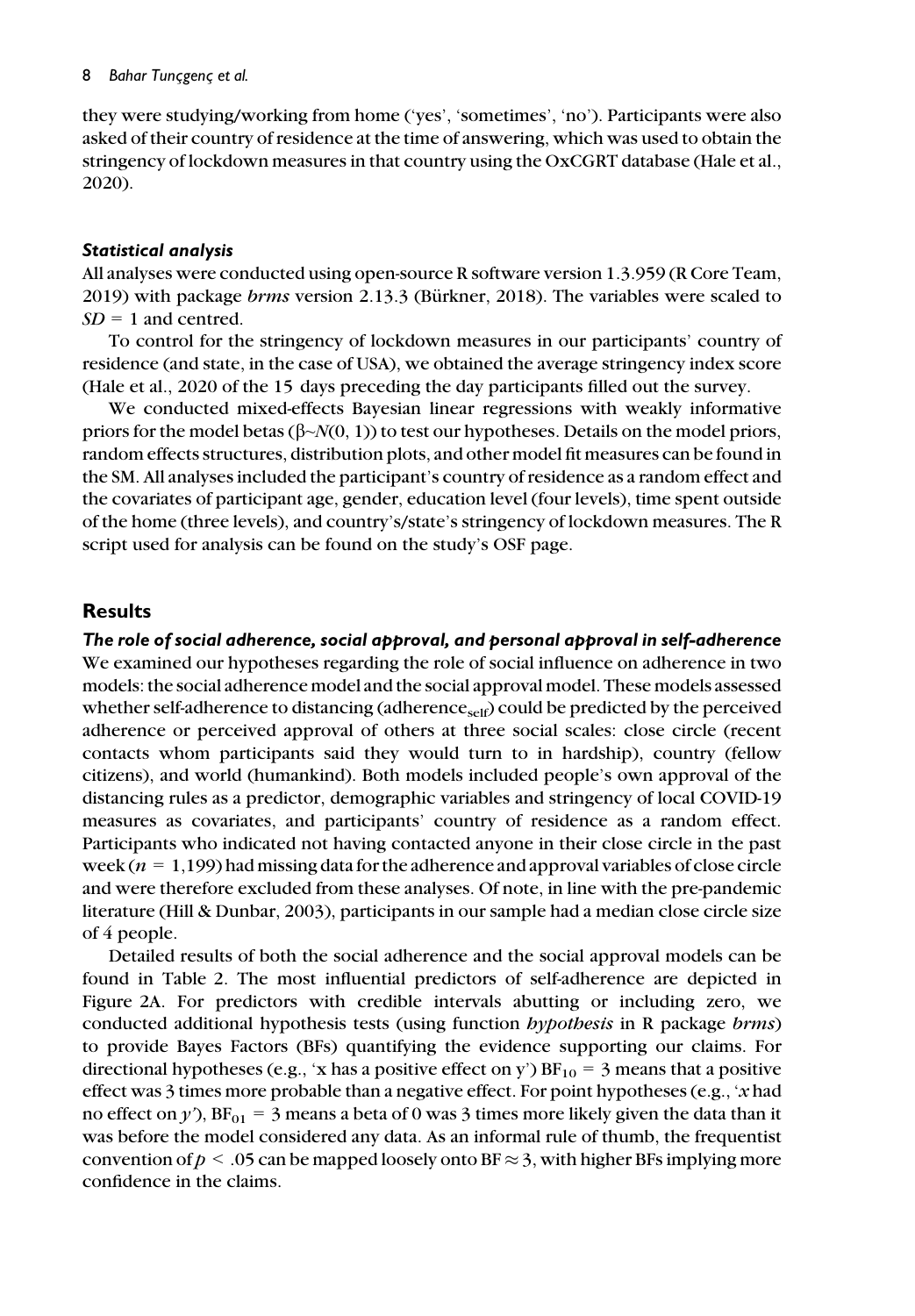| Predictors                                             | β       | <b>SE</b> | 95% Credible intervals |
|--------------------------------------------------------|---------|-----------|------------------------|
| Social adherence model: $R^2 = 30.29\%$ [28.50, 32.04] |         |           |                        |
| Approval <sub>self</sub>                               | .3 I    | 0.03      | [0.25, 0.38]           |
| Adherence <sub>close circle</sub>                      | .38     | 0.03      | [0.33, 0.44]           |
| Adherence <sub>country</sub>                           | $-0.01$ | 0.02      | $[-0.04, 0.03]$        |
| Fusion                                                 | $-.06$  | 0.03      | $[-0.12, 0.00]$        |
| Adherence <sub>country</sub> $\times$ fusion           | .06     | 0.03      | [0.00, 0.11]           |
| Adherence <sub>world</sub>                             | .04     | 0.01      | [0.02, 0.07]           |
| Social approval model: $R^2 = 16.19\%$ [14.49, 17.93]  |         |           |                        |
| Approvalself                                           | .36     | 0.04      | [0.26, 0.43]           |
| Approval <sub>close circle</sub>                       | .05     | 0.02      | [0.01, 0.09]           |
| Approval <sub>country</sub>                            | $-.05$  | 0.02      | $[-0.08, -0.02]$       |
| Fusion                                                 | $-.05$  | 0.03      | $[-0.12, 0.02]$        |
| Approval <sub>country</sub> $\times$ fusion            | .04     | 0.03      | $[-0.03, 0.10]$        |
| Approval <sub>world</sub>                              | $-.03$  | 0.02      | $[-0.06, 0.00]$        |
| Vulnerability model: $R^2 = 5.99\%$ [4.89, 7.12]       |         |           |                        |
| Vulnerability <sub>self</sub>                          | . 12    | 0.01      | [0.09, 0.14]           |
| Vulnerability <sub>self</sub> $\times$ close circle    | .06     | 0.01      | [0.03, 0.08]           |
| Vulnerability <sub>others</sub>                        | .10     | 0.01      | [0.08, 0.13]           |
| Vulnerability $_{\text{others}} \times$ close circle   | .01     | 0.01      | $[-0.01, 0.04]$        |
| Exploratory model: $R^2 = 32.64\%$ [30.89, 34.37]      |         |           |                        |
| Approvalself                                           | .27     | 0.03      | [0.21, 0.33]           |
| Adherence <sub>close circle</sub>                      | .38     | 0.03      | [0.33, 0.44]           |
| Adherence <sub>country</sub>                           | .02     | 0.02      | $[-0.02, 0.05]$        |
| Fusion                                                 | $-.06$  | 0.03      | $[-0.12, -0.01]$       |
| Adherence <sub>country</sub> $\times$ fusion           | .06     | 0.03      | [0.00, 0.12]           |
| Adherence <sub>world</sub>                             | .04     | 0.01      | [0.01, 0.07]           |
| Vulnerabilityself                                      | .07     | 0.01      | [0.04, 0.09]           |
| Close circle                                           | $-.01$  | 0.01      | $[-0.03, 0.02]$        |
| Vulnerability <sub>self</sub> $\times$ close circle    | .03     | 0.01      | [0.00, 0.05]           |
| Vulnerability <sub>others</sub>                        | .04     | 0.01      | [0.02, 0.07]           |
| Vulnerability $_{\text{others}} \times$ close circle   | .00     | 0.01      | $[-0.03, 0.03]$        |
| Collective responsibility                              | $-.01$  | 0.01      | $[-0.03, 0.02]$        |
| Collective efficacy                                    | .12     | 0.02      | [0.07, 0.17]           |
| Collectivism                                           | .03     | 0.01      | [0.00, 0.06]           |
| Empathy                                                | 10.     | 0.01      | $[-0.01, 0.04]$        |

Table 2. Results of the Bayesian linear regressions predicting participant adherence to distancing  $(adherence<sub>self</sub>)$ 

The findings from the social adherence model support our hypothesis that the perceived adherence of one's close circle had the strongest impact ( $\beta = .38$  [0.33, 0.44]), followed by one's own approval of the rules ( $\beta = .31$  [0.25, 0.38]), with the adherence of people around the world ( $\beta = .04$  [0.02, 0.07]) having a weaker effect. As hypothesized, we also found that perceived adherence of fellow citizens influenced self-adherence only for people closely bonded, or fused, with their country (interaction  $\beta = .06 [0, 0.11]$ ). The BF analysis in the social adherence model showed very strong evidence for there being no main effect of adherence<sub>country</sub> ( $BF_{01} = 58$ ), strong evidence for a negative effect of fusion with the country  $(BF_{10} = 57)$ , and strong evidence for a positive interaction between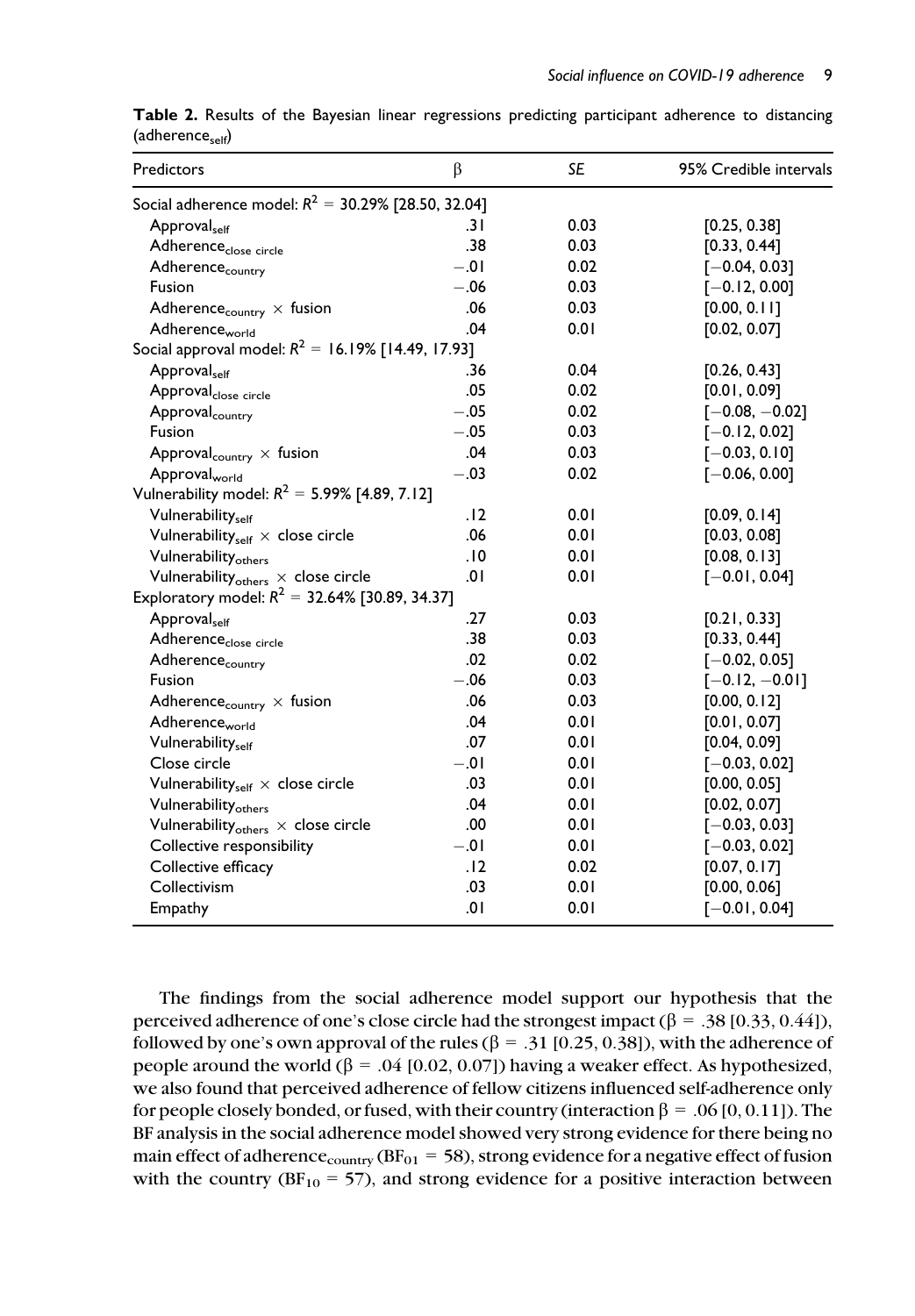

Figure 2. The roles of social adherence, social approval, self-approval, and perceived vulnerability in people's adherence to distancing rules. (A). How much one's close circle adheres to distancing is a better predictor of self-adherence than one's own approval, which is a better predictor than the approval of the close circle. How much fellow citizens in one's country adhere to distancing predicts self-adherence only when one feels fused with their country. (B) Perceived vulnerability of self and others to the disease predicts self-adherence more for people with larger close circles.

adherence<sub>country</sub> and fusion (BF<sub>10</sub> = 32). Further, adherence<sub>close circle</sub> had a greater effect than approval<sub>self</sub> (BF<sub>10</sub> = 10).

The findings from the social approval model showed that, when the impact of approval of the rules is considered on adherence, personal approval was the strongest predictor  $(\beta = .36 \, [0.29, 0.43])$ . As hypothesized, perceived approval of one's close circle had a positive effect on self-adherence ( $\beta$  = .05 [0.01, 0.09]), unlike the negative effects of perceived approval of fellow citizens ( $\beta = -.05$  [ $-0.08, -0.02$ ]) or people in the world ( $\beta$  $=$  -0.05 [-0.06, 0.00]). Examination of the BF for predictors with CIs near or including zero in the social approval model revealed strong evidence for a negative the effect of approval<sub>world</sub> (BF<sub>10</sub> = 24), and moderate evidence for there being no effect of fusion with the country ( $BF_{01} = 10$ ), and for no interaction between approval<sub>country</sub> and fusion  $(BF_{01} = 16)$ .

Using approximate leave-one-out cross validation (Vehtari, Gelman, & Gabry, 2017), we compared the social adherence model to the social approval model. In line with our hypothesis, the results revealed that the social adherence model ( $R^2 = 30.29\%$  [28.50, 32.04]) was a better fit than the social approval model ( $R^2 = 16.19\%$  [14.49, 17.93]), with an estimated difference in expected log-predictive density of  $486.6$  ( $SE = 37.1$ ).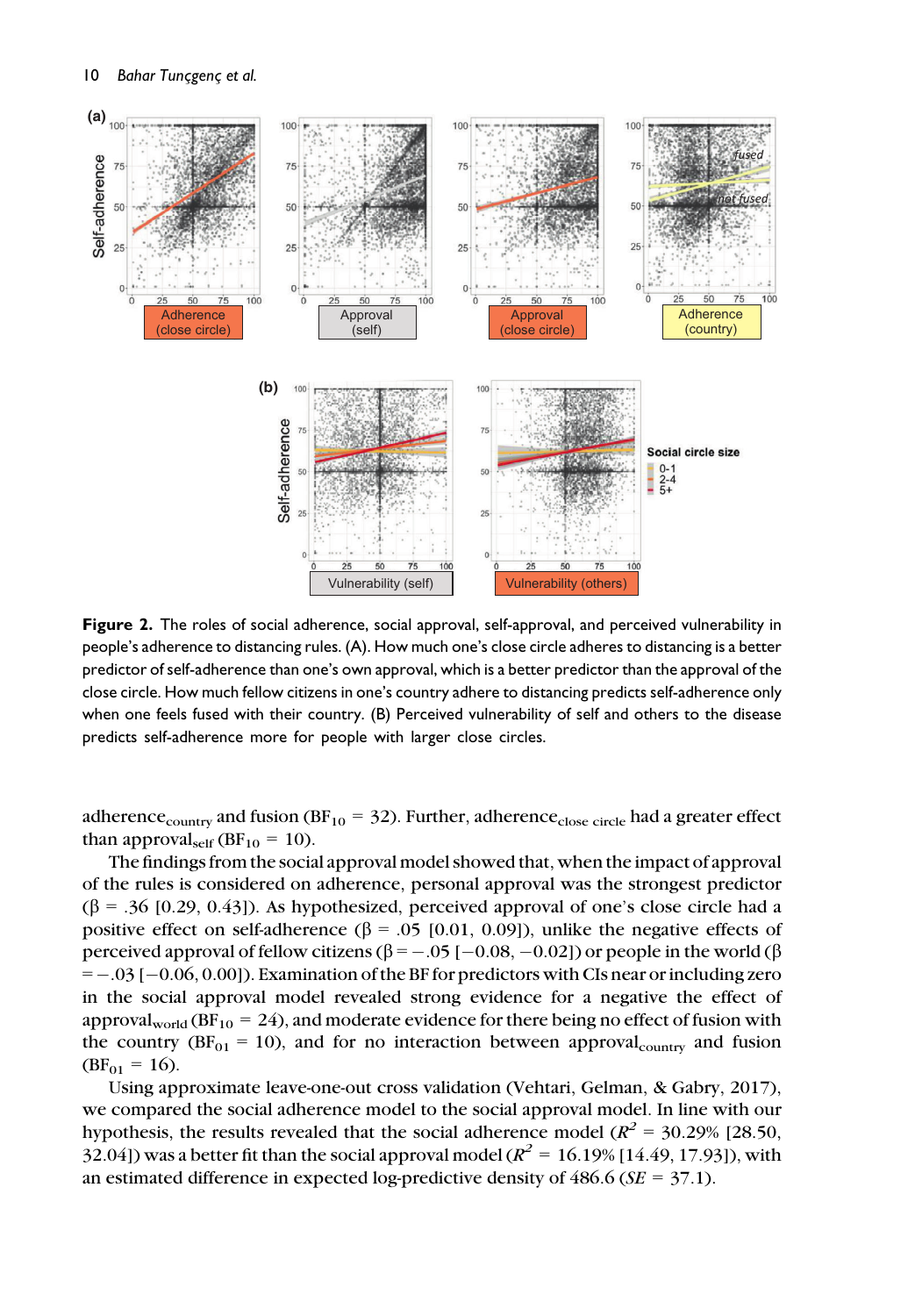Together, these findings support our hypotheses by showing that perceived adherence of others was a better predictor of self-adherence than perceived approval of others. Among different social scales (i.e., close circle, country, world), the perceived adherence and approval of one's close circle were the most important determinants of self-adherence, with the close circle's adherence being even more important than one's own approval of the distancing rules. Finally, perceived adherence of fellow citizens impacted self-adherence only for people fused with their country.

#### The role of perceived vulnerability of self and close others in self-adherence

Perception of vulnerability was assessed with participant ratings of how vulnerable they considered themselves (vulnerability<sub>self</sub>) and others close to them (vulnerability<sub>others</sub>) to contracting the disease, on a continuous slider scale. We conducted a Bayesian linear regression with vulnerability<sub>self</sub>, vulnerability<sub>others</sub> and their interactions with close circle size as the predictors, and adherence $s_{\text{self}}$  as the outcome variable. The results of this regression are reported in Table 2, and the interaction effects are depicted in Figure 2B. Supporting our hypothesis, we found that perceived vulnerability of close others ( $\beta = .10$ ) [0.08, 0.13]) predicted adherence in addition to the effect of perceived self-vulnerability  $(\beta = .12 \, [0.09, 0.14])$ . Moreover, in support of our hypothesis, perceived vulnerability of self was more strongly associated with self-adherence for people with a larger close circle  $(\beta = .06 \, [0.03, 0.08])$ . Further hypothesis testing indicated strong evidence that there was no interaction between social circle size and vulnerability<sub>others</sub> (BF<sub>01</sub> = 45), suggesting that the association between perceived vulnerability of others and self-adherence did not depend on the size of people's close circle.

#### Exploratory model comparing all contributors of self-adherence

To examine how additional factors tap into one's way of relating to the social environment predicted distancing, we extended the social adherence and vulnerability models with four additional variables. The adherence and approval variables within each social scale (i.e., close circle, country, and world) were strongly correlated with each other, close circle:  $r(5,364) = .39$ ; country:  $r(5,364) = .45$ ; world:  $r(5,364) = .36$ , all  $ps < .0001$ . Since our previous findings had shown the social adherence model to be a better fit for selfadherence than the social approval model, in the current regression, adherence $_{\rm self}$  was regressed on: approval<sub>self</sub>, adherence<sub>close circle</sub>, adherence<sub>country</sub> (and its interaction with fusion to country), adherenceworld, vulnerabilityself, vulnerabilityothers (the latter two in interaction with close circle size), collective responsibility, collective efficacy, collectivism, and empathy. As before, the model included participant age, gender, education level, time spent at home, and stringency of lockdown measures in country as covariates.

The results of this exploratory model are presented in Table 2. Detailed results of this model can be found in Figure 3A. The exploratory model revealed ( $R^2 = 32.64\%$  [30.89, 34.37]) that the top 3 predictors of self-adherence to distancing were as follows: adherence<sub>close circle</sub> ( $\beta$  = .38 [0.33, 0.44]), followed by approval<sub>self</sub> ( $\beta$  = .27 [0.21, 0.33]) and collective efficacy ( $\beta = .12$  [0.07, 0.17]). The cross-country variation in how these top 3 predictors predicted self-adherence (for the top 10 countries with largest sample sizes,  $n$ ranging from 103 to 1,829) are illustrated in Figure 3B. This visualization highlights two important points: The relationships are in a consistent direction across countries, yet there is substantial variation between countries.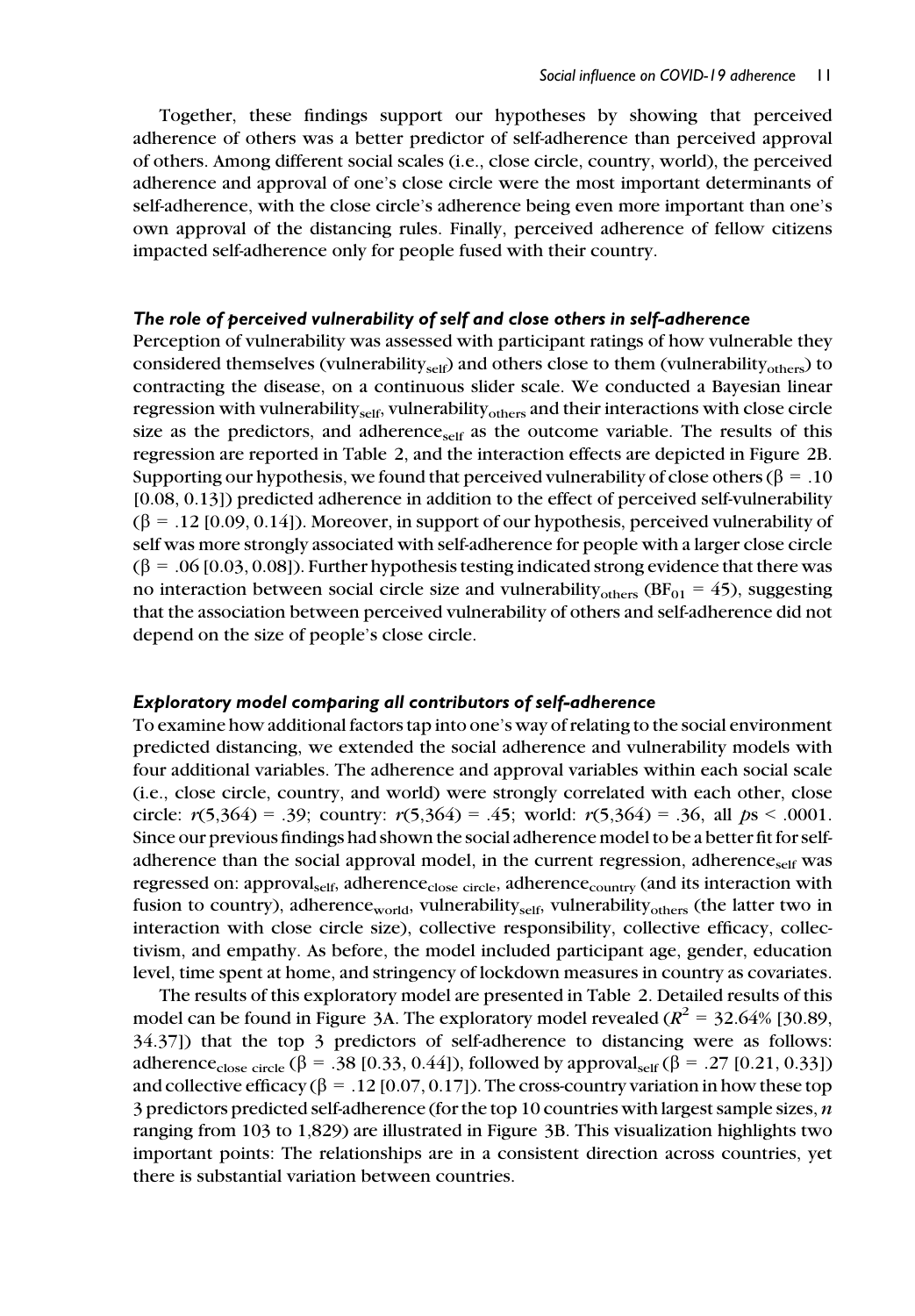

Figure 3. Exploratory model examining predictors of self-adherence to distancing. (A) Dotted borders indicate variables that were entered as an interaction term in the model (i.e., fusion with country, close circle size). Black arrows (direct effect) and stripy arrows (interaction effect) indicate CIs excluding zero, white arrows indicate CIs including 0, and arrow width indicates the strength of the effect. (B) Density plots showing the top three predictors of the exploratory model (i.e., perceived adherence of close circle, self-approval of the rules, and collective efficacy) in the top 10 countries with largest sample sizes. Blue dotted lines indicate the model estimate for the entire global dataset. AUS = Australia,  $BGD =$  Bangladesh,  $DEU =$  Germany, FRA = France, GBR = Great Britain, ITA = Italy, PER = Peru,  $SWE = Sweden$ ,  $TUR = Turkey$ ,  $USA = United States of America$ .

Overall, our exploratory analysis confirms that close circle's perceived adherence has a pivotal role in determining self-adherence. It also shows how own approval of the rules and belief in the collective efficacy of actions taken against the pandemic importantly predict self-adherence.

## **Discussion**

This paper examined how social influence at different scales of closeness (i.e., close circle, country and world) impacted adherence to a central COVID-19 strategy, social distancing.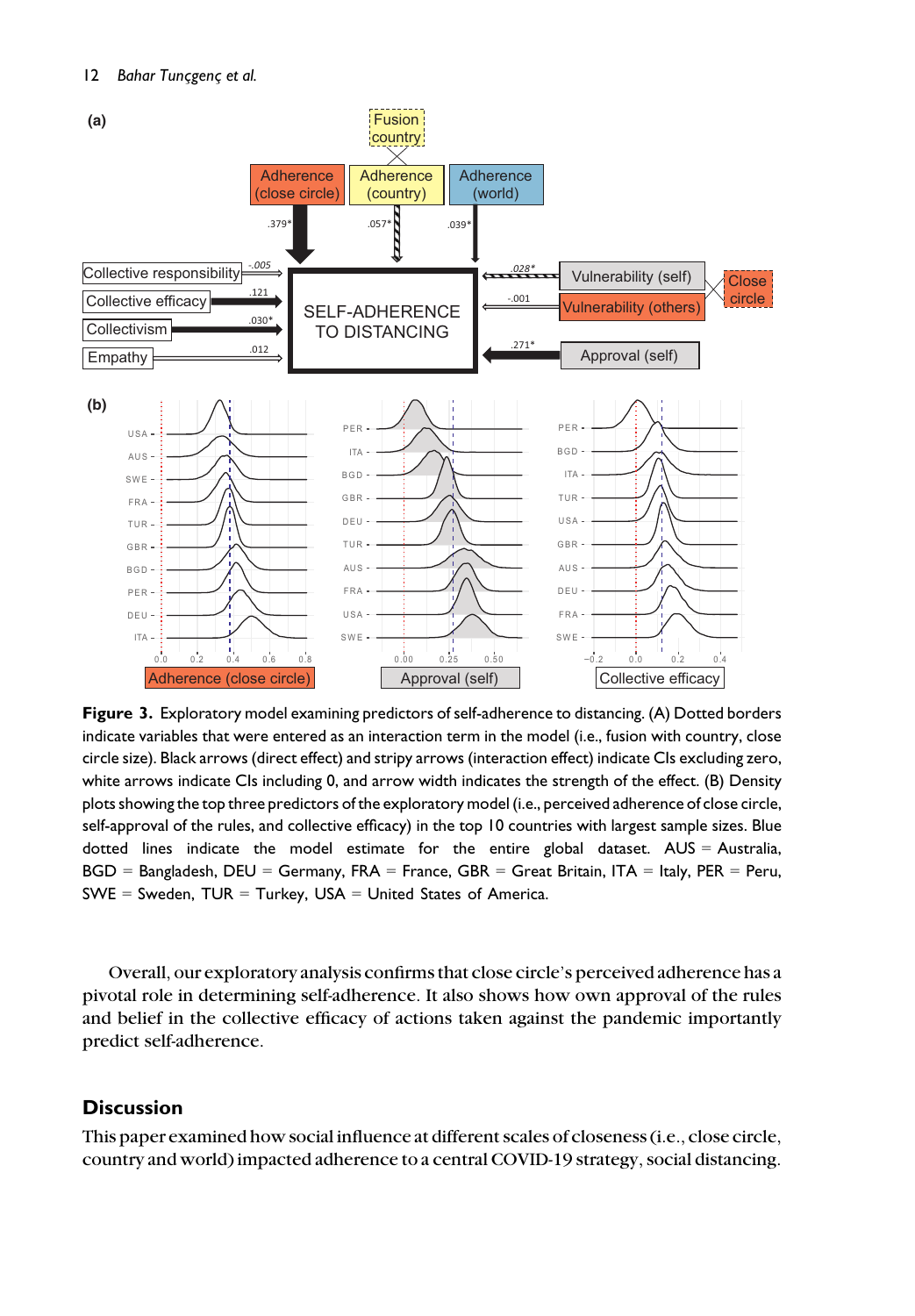Congruent with our pre-registered hypotheses, our results demonstrated that the best predictor of people's adherence to distancing was perceived adherence of their close circle, which exceeded the effect of people's own approval of the rules. Perceived adherence of fellow citizens only mattered for people closely bonded with their country. Across the social scales, perceived adherence of others was a better predictor than perceived approval of others. Moreover, perceived vulnerability of loved ones predicted adherence in addition to perceived self-vulnerability to the disease, and self-vulnerability impacted adherence more strongly for people with larger close circles. Extending the growing body of literature on the consequences of the COVID-19 pandemic, this study uniquely shows the role of social influence in driving people's adherence to the distancing rules in a global sample.

Building upon the pre-COVID-19 literature on social group formation, imitation, and bonding, our findings show how social influence from one's close circle guides behavioural change during a crisis. We know that social bonds are formed and entrenched via a well-established mechanism of selective social learning from – and imitation of – bonded others (Chartrand & Lakin, 2011; Haun & Over, 2015). People tend to trust, agree, favour, and cooperate more with those in their close circles (Raafat et al., 2009). Supporting previous research on social norm change (Drury, 2018; Mawson, 2005; Prentice & Paluck, 2020), our results indicate that in the rapidly changing and threatening pandemic situation, people had an increased need to turn towards their bonded inner groups for reference – whether that be their close circle of family and friends or fellow citizens.

Importantly, our study focussed on people's perceptions of what others did and thought, rather than measuring others' objective behaviour. Thus, we capture the role of social expectations in norm change, demonstrated previously in numerous laboratory and field experiments (Bicchieri, 2016; Borgonovi & Andrieu, 2020). Expecting that others follow the new rule is crucial for encouraging people's adherence. Our data suggest that widespread adherence to pandemic rules can be achieved by highlighting that others in one's close circle and community are complying to the rules, for instance, by encouraging people within bonded groups to communicate about their good behaviour and encourage others to follow them (Andrews et al., 2020). Notably, this is different from the current approach of warning people about the disease threat or persuading them that distancing is individually or globally the right thing to do through appeals to general pro-social behaviour, which have been shown to be ineffective (Favero & Pedersen, 2020).

Exploratory analyses showed that beliefs in collective efficacy and collectivism also predicted adherence. Despite considerable variability among the top 10 countries in our data set, three predictors of adherence stood out: perceived adherence of close others, own approval of the rules, and belief in the collective efficacy of actions taken. Previous research with smaller samples has shown how empathy and collectivism can enhance individuals' intention to engage in social distancing (Pedersen & Favero, 2020). Our study further demonstrates how collective efficacy beliefs and collectivism influence adherence more strongly than selfish motives such as vulnerability to the disease.

Evidencing the impact of close social bonds, perceived vulnerability of both self and others was more strongly associated with adherence for people with a close circle of two or more people. An enhanced sense of threat for loved ones may have motivated those with larger close circles to adhere more. Yet, why did self-vulnerability, seemingly the most selfish factor we assessed, predicted adherence more for those with a larger close circle? Research on health and self-care behaviour shows that social support can motivate chronic patients to make sustained healthy lifestyle changes (Gallagher et al., 2011;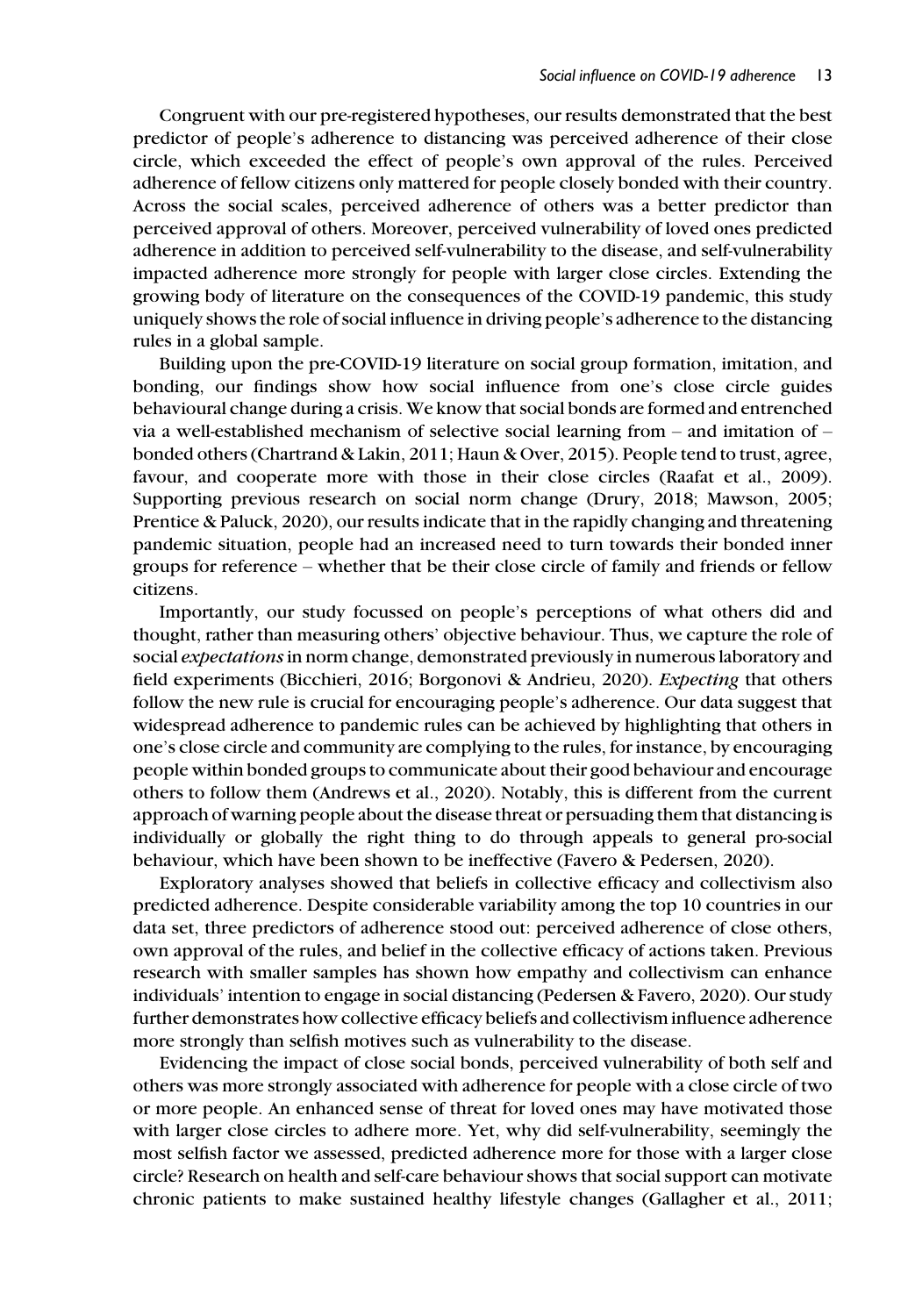Heaney & Israel, 2008; Tang et al., 2008). Social support in the face of a threatening, fearinvoking situation can trigger behavioural change by facilitating one's belief in their ability to cope (Witte & Allen, 2000). Similarly, our participants with larger close circles may have felt more supported, thus transforming their negative feelings of vulnerability into problem-solving and adherence to distancing rules (Jetten et al., 2020).

A limitation of this study, shared with most existing empirical studies on COVID-19, is the difficulty of parsing out causal relationships due to collecting self-report measures with no pre-pandemic baseline available. For instance, people's responses about their close circle's adherence may be reflecting how well they themselves have been adhering to distancing. Yet, given converging evidence showing the role of social norms on COVID-19 adherence (Borgonovi & Andrieu, 2020; Lin et al., 2020; Nakayachi et al., 2020), it is more likely that our results demonstrate this link rather than merely reflect the projection of one's actions onto others. Additionally, there are inherent drawbacks related to sampling bias in online studies. Our sample is comprised largely of educated young women, which incurs some limits on the generalizability of our findings for the general population. Still, our large sample size and the fact that all analyses were adjusted for these demographic variables mean that the findings remain highly informative. Using our openaccess data set and those of many other COVID-19 studies, future research can provide more specific insights, for instance, on potential gender, cross-cultural, and socioeconomic differences in people's responses to the pandemic.

These findings have several key policy implications. Beyond convincing individuals about the threat of the disease or the necessity of adherence to the new rules, the influences of close circles should be given consideration. Firstly, when rapid behavioural change is needed, people's decisions on whether to adhere to the new rules depend on their perception of others' adherence. When others within a bonded community follow new rules, everyone is more likely to start adopting them, even if they have not yet fully internalized the value of these rules, which could be a lengthier process. Thus, an effective strategy could be to simply directly ask people to encourage their loved ones and communities to adhere to the measures. Secondly, it should be acknowledged that following what others in one's close circle do could also lead to a failure to adhere to the new norms, if the close circle displays poor rule-following. Therefore, ensuring that a sense of community and shared future is created at a large-scale (i.e., with fellow citizens in the country) alongside the small-scale is essential. Finally, to promote adherence to pandemic-related measures, public messages should emphasize collectivistic values (e.g., working for the benefit of the community) and the efficacy of the collective actions. For effective policies during pandemics and future crises that require a collective behavioural response, our message is as follows: Even when the challenge is to practise social distancing, social closeness is the solution.

## Acknowledgements

We thank the following people for their assistance with the translation of the survey items and distribution in different countries: Mustak Ibn Ayub, Bahador Bahrami, Cagrı Mert Bakırcı, Sofia Bonicalzi, Jewel Crasta, Harsimar Kaur, Özgün Köksal, Louis Longin, Iyad A Naim, Parisa Navidi, Victoria Ostgren, Mahmuda Shaoun, Fredy Santiago Monge Rodriguez, and Jimena Zapata. We € thank Carl Brickbauer for help with illustrations, and Emma Cohen, Bahador Bahrami, Jonathan Jong, Michael Buhrmester, and the two anonymous reviewers for providing feedback on earlier versions of this manuscript. MEZ is supported by the Wellcome Trust grant number 204702. JS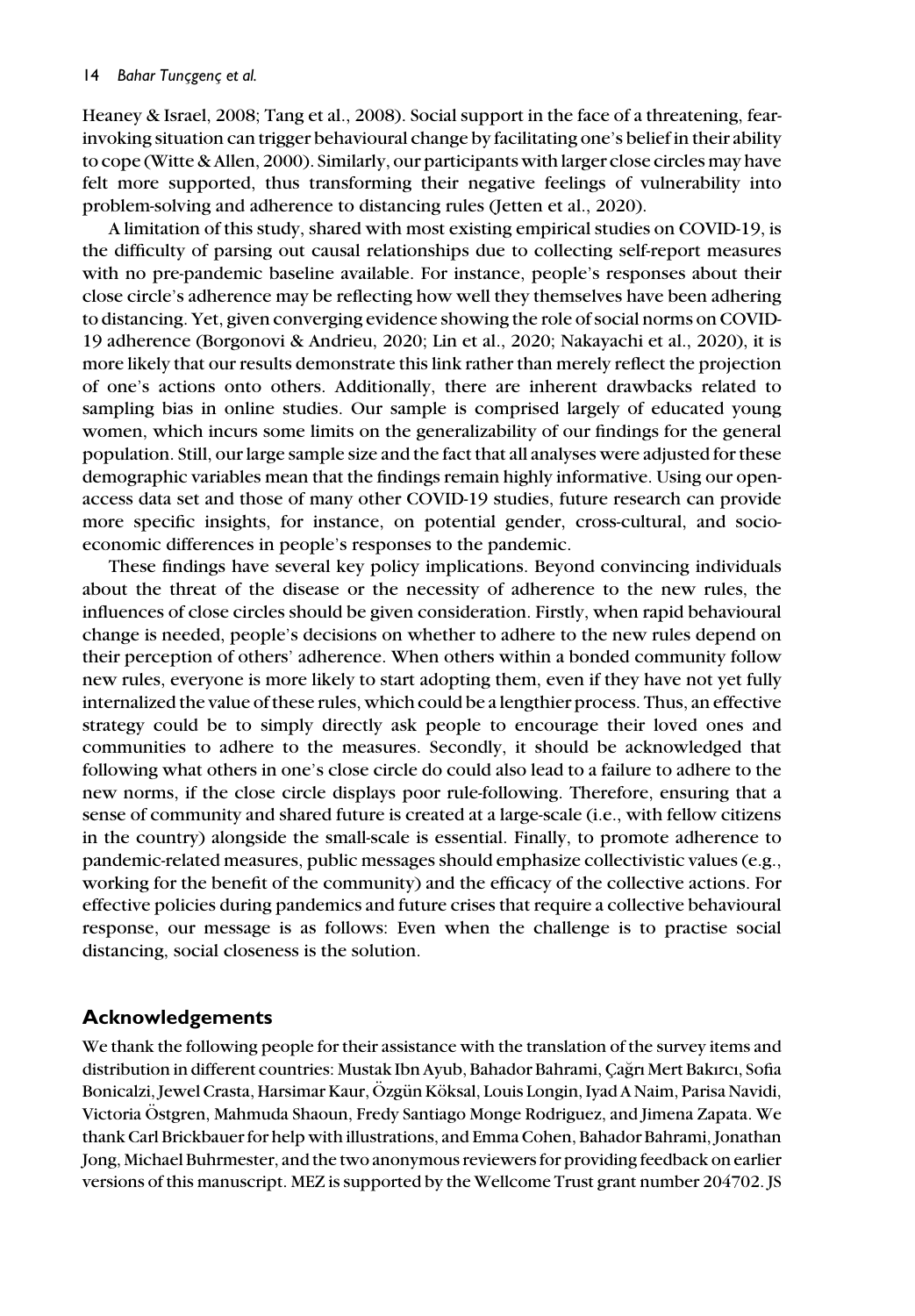and OD are funded by the NOMIS Foundation (Grant DISE). GD received funding from CAP2025 (I-SITE Clermont, Clermont Auvergne Project).

#### Conflicts of interest

All authors declare no conflict of interest.

#### Author contributions

Bahar Tuncgenc (Conceptualization; Data curation; Formal analysis; Investigation; Methodology; Project administration; Visualization; Writing – original draft) Marwa El Zein (Conceptualization; Formal analysis; Investigation; Methodology; Writing – original draft) Justin Sulik (Conceptualization; Data curation; Formal analysis; Investigation; Methodology; Software; Visualization; Writing – review & editing) Martha Newson (Investigation; Methodology; Writing – review & editing) Yi Zhao (Data curation; Formal analysis; Writing – review & editing) Guillaume Dezecache (Conceptualization; Investigation; Methodology; Writing – review & editing) Ophelia Deroy (Conceptualization; Funding acquisition; Investigation; Methodology; Writing – review & editing).

#### Data availability statement

The raw data and scripts used for the statistical analyses will be available on our study's OSF page<https://osf.io/hyjq9> upon publication of all pre-registered aims. The OSF repository includes other pre-registered aims not covered in this paper; sister-papers are currently in progress for reporting on those aims. Researchers requesting access to the data set before it is made publicly available should contact the first author.

## References

- Andrews, J. L., Foulkes, L., & Blakemore, S. J. (2020). Peer influence in adolescence: Public-health implications for COVID-19. Trends in Cognitive Sciences, 24, 585–587. [https://doi.org/10.](https://doi.org/10.1016/j.tics.2020.05.001) [1016/j.tics.2020.05.001](https://doi.org/10.1016/j.tics.2020.05.001)
- Bavel, J. J. V., Baicker, K., Boggio, P. S., Capraro, V., Cichocka, A., Cikara, M., ... Willer, R. (2020). Using social and behavioural science to support COVID-19 pandemic response. Nature Human Behaviour, 4, 460–471.<https://doi.org/10.1038/s41562-020-0884-z>
- Bicchieri, C. (2016). Norm change. In Norms in the wild: How to diagnose, measure, and change social norms. Oxford: Oxford University Press.<https://doi.org/10.1093/acprof>
- Bicchieri, C., & Xiao, E. (2009). Do the right thing: But only if others do so. Journal of Behavioral Decision Making, 22(2), 191–208.<https://doi.org/10.1002/bdm.621>
- Bonell, C., Michie, S., Reicher, S., West, R., Bear, L., Yardley, L., ... Rubin, G. J. (2020). Harnessing behavioural science in public health campaigns to maintain "social distancing" in response to the COVID-19 pandemic: Key principles. Journal of Epidemiology and Community Health, 74, 617–619.<https://doi.org/10.1136/jech-2020-214290>
- Borgonovi, F., & Andrieu, E. (2020). Bowling together by bowling alone: Social capital and Covid-19. Covid Economics, 17, 73–96.<https://doi.org/10.1016/j.socscimed.2020.113501>
- Bürkner, P. C. (2018). Advanced Bayesian multilevel modeling with the R package brms. R Journal, 10, 395–411.<https://doi.org/10.32614/RJ-2018-017>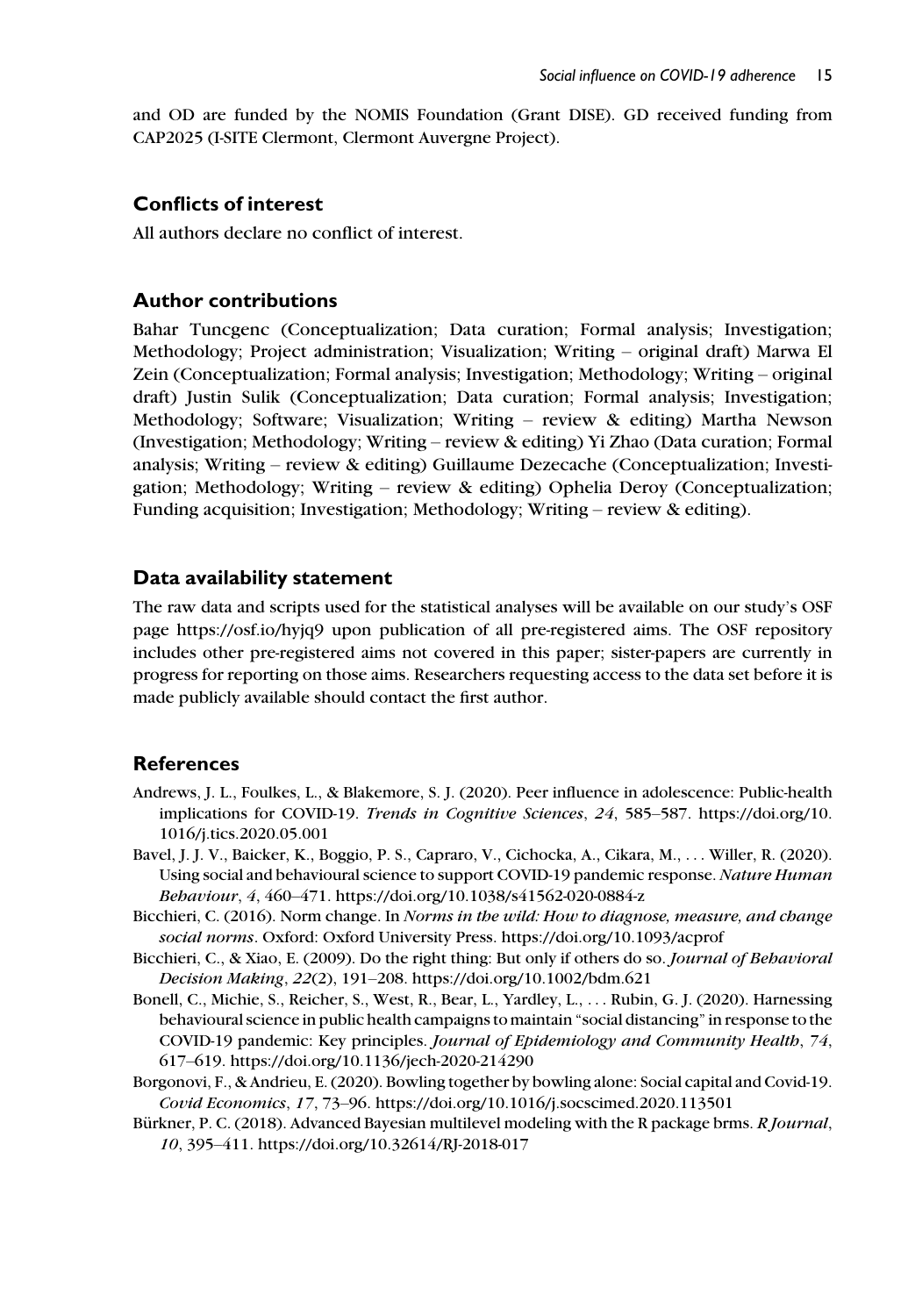- Chartrand, T. L., & Lakin, J. L. (2011). The antecedents and consequences of human behavioral mimicry. Annual Review of Psychology, 64, 120928131529005. [https://doi.org/10.1146/](https://doi.org/10.1146/annurev-psych-113011-143754) [annurev-psych-113011-143754](https://doi.org/10.1146/annurev-psych-113011-143754)
- Cialdini, R. B., & Goldstein, N. J. (2004). Social influence: Compliance and conformity. Annual Review of Psychology, 55, 591–621. [https://doi.org/10.1146/annurev.psych.55.090902.](https://doi.org/10.1146/annurev.psych.55.090902.142015) [142015](https://doi.org/10.1146/annurev.psych.55.090902.142015)
- de Pedraza, P., Guzi, M., & Tijdens, K. (2020). Life dissatisfaction and anxiety in COVID-19 pandemic. Luxembourg: Publications Office of the European Union. [https://doi.org/10.2760/](https://doi.org/10.2760/755327) [755327](https://doi.org/10.2760/755327)
- Dezecache G., Frith C. D., Deroy O. (2020). Pandemics and the great evolutionary mismatch. Current Biology, 30(10), R417–R419.<http://dx.doi.org/10.1016/j.cub.2020.04.010>
- Drury, J. (2018). The role of social identity processes in mass emergency behaviour: An integrative review. European Review of Social Psychology, 29(1), 38–81. [https://doi.org/10.1080/](https://doi.org/10.1080/10463283.2018.1471948) [10463283.2018.1471948](https://doi.org/10.1080/10463283.2018.1471948)
- Dunbar R. I. M., Spoors M. (1995). Social networks, support cliques, and kinship. Human Nature, 6(3), 273–290.<http://dx.doi.org/10.1007/bf02734142>
- El Zein, M., Wyart, V., & Grezes, J. (2015). Anxiety dissociates the adaptive functions of sensory and motor response enhancements to social threats. Elife, 4, 1-22. [https://doi.org/10.7554/elife.](https://doi.org/10.7554/elife.10274) [10274](https://doi.org/10.7554/elife.10274)
- Favero, N., & Pedersen, M. J. (2020). How to encourage "Togetherness by Keeping Apart" amid COVID-19? The ineffectiveness of prosocial and empathy appeals.Journal of Behavioral Public Administration, 3(2), 1–18.<https://doi.org/10.30636/jbpa.32.167>
- Gallagher, R., Luttik, M. L., & Jaarsma, T. (2011). Social support and self-care in heart failure. *Journal* of Cardiovascular Nursing, 26, 439–445.<https://doi.org/10.1097/JCN.0b013e31820984e1>
- Goette, L., Huffman, D., & Meier, S. (2012). The impact of social ties on group interactions: Evidence from minimal groups and randomly assigned real groups. American Economic Journal: Microeconomics, 4(1), 101–115.<https://doi.org/10.1257/mic.4.1.101>
- Goldstein, N. J., Cialdini, R. B., & Griskevicius, V. (2008). A room with a viewpoint: Using social norms to motivate environmental conservation in hotels. Journal of Consumer Research, 35, 472–482.<https://doi.org/10.1086/586910>
- Hale, T., Angrist, N., Kira, B., Petherick, A., Phillips, T., & Webster, S. (2020). Variation in government responses to COVID-19. In Version 6.0 Blavatnik School of Government Working Paper. Retrieved from [www.bsg.ox.ac.uk/covidtracker](http://www.bsg.ox.ac.uk/covidtracker)
- Harper Craig A., Satchell Liam P., Fido D., Latzman Robert D. (2020). Functional Fear Predicts Public Health Compliance in the COVID-19 Pandemic. International Journal of Mental Health and Addiction.<http://dx.doi.org/10.1007/s11469-020-00281-5>
- Haun, D., & Over, H. (2015). Like me: A homophily-based account of human culture. Thiemo Breyer In Epistemological dimensions of evolutionary psychology (pp. 117–130). New York, NY: Springer.
- Heaney, C. A., & Israel, B. A. (2008). Social networks and social support. In K. Glanz, B. K. Rimer, & K. Viswanath (Eds.), *Health behavior and health education* (4th ed., pp. 189–207). San Francisco: Jossey-Bass.
- Hill R. A., Dunbar R. I. M. (2003). Social network size in humans. Human Nature, 14, (1), 53-72. <http://dx.doi.org/10.1007/s12110-003-1016-y>
- Jetten, J., Reicher, S. D., Haslam, A., & Cruwys, T. (2020). Together apart: The psychology of COVID-19, Los Angeles: SAGE Publications Ltd.
- Legare, C. H., & Nielsen, M. (2015). Imitation and innovation: The dual engines of cultural learning. Trends in Cognitive Sciences, 19, 688–699.<https://doi.org/10.1016/j.tics.2015.08.005>
- Lin, C. Y., Imani, V., Majd, N. R., Ghasemi, Z., Griffiths, M. D., Hamilton, K., ... Pakpour, A. H. (2020). Using an integrated social cognition model to predict COVID-19 preventive behaviours. British Journal of Health Psychology, 25, 981–1005.<https://doi.org/10.1111/bjhp.12465>
- Mawson, A. R. (2005). Understanding mass panic and other collective responses to threat and disaster. Psychiatry, 68(2), 95–113.<https://doi.org/10.1521/psyc.2005.68.2.95>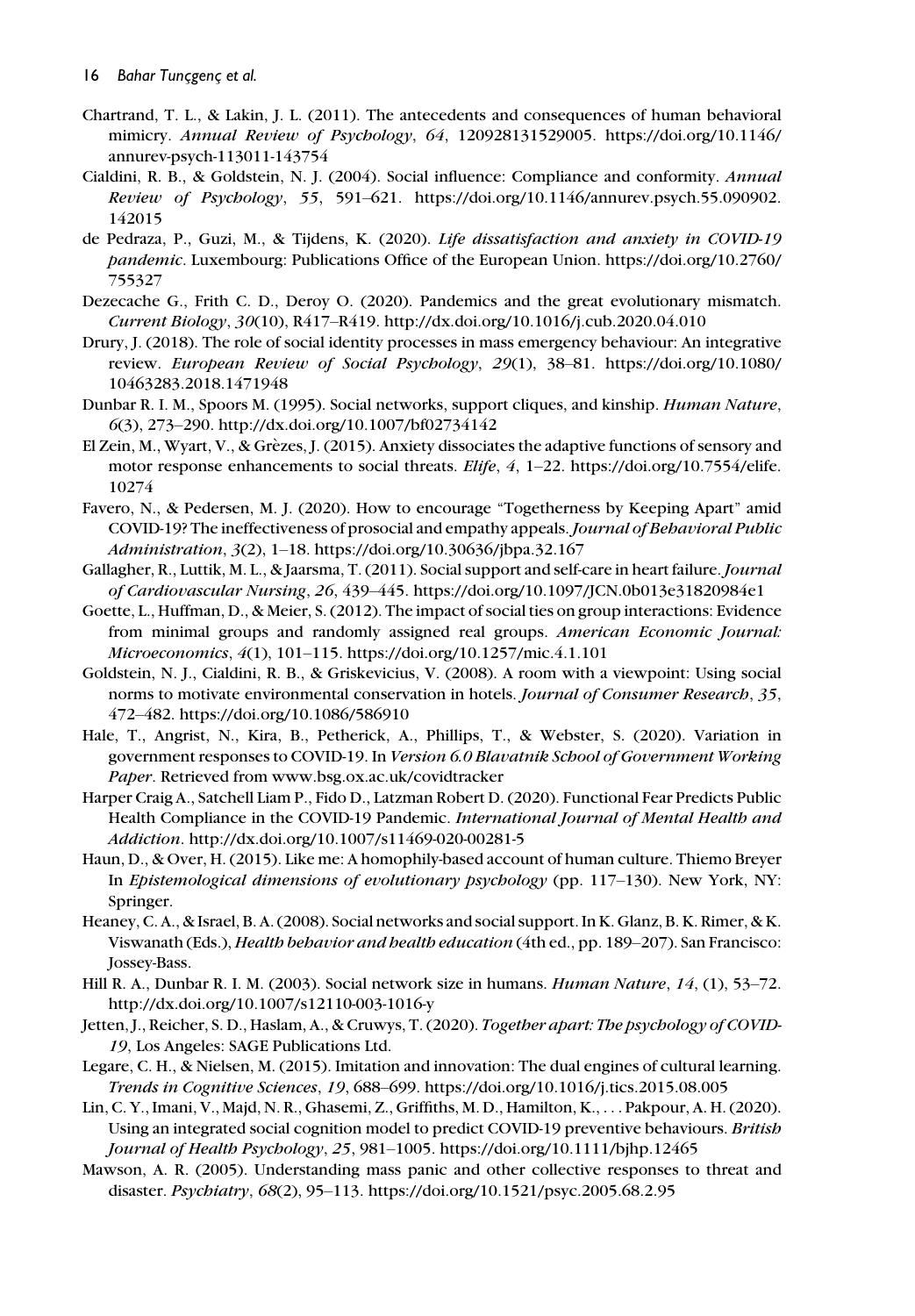- Mertens, G., Gerritsen, L., Duijndam, S., Salemink, E., & Engelhard, I. M. (2020). Fear of the coronavirus (COVID-19): Predictors in an online study conducted in March 2020. Journal of Anxiety Disorders, 74(April), 102258.<https://doi.org/10.1016/j.janxdis.2020.102258>
- Miguel, F. K., Machado, G. M., Pianowski, G., & Carvalho, L. F. (2021). Compliance with containment measures to the COVID-19 pandemic over time: Do antisocial traits matter? Personality and Individual Differences, 168(July), 110346. [https://doi.org/10.1016/j.paid.](https://doi.org/10.1016/j.paid.2020.110346) [2020.110346](https://doi.org/10.1016/j.paid.2020.110346)
- Nakayachi, K., Ozaki, T., Shibata, Y., & Yokoi, R. (2020). Why do Japanese people use masks against COVID-19, even though masks are unlikely to offer protection from infection? Frontiers in Psychology, 11(August), 1–5.<https://doi.org/10.3389/fpsyg.2020.01918>
- Oosterhoff, B., & Palmer, C. A. (2020). Attitudes and psychological factors associated with news monitoring, social distancing, disinfecting, and hoarding behaviors among US adolescents during the Coronavirus disease 2019 pandemic. JAMA Pediatrics, 59717, E1–E7. [https://doi.](https://doi.org/10.1001/jamapediatrics.2020.1876) [org/10.1001/jamapediatrics.2020.1876](https://doi.org/10.1001/jamapediatrics.2020.1876)
- Oosterhoff, B., Palmer, C. A., Wilson, J., & Shook, N. (2020). Adolescents' motivations to engage in social distancing during the COVID-19 pandemic: Associations with mental and social health. Journal of Adolescent Health, 67(2), 179–185. [https://doi.org/10.1016/j.jadohealth.2020.05.](https://doi.org/10.1016/j.jadohealth.2020.05.004) [004](https://doi.org/10.1016/j.jadohealth.2020.05.004)
- Pedersen M. J., Favero N. (2020). Social Distancing during the COVID -19 Pandemic: Who Are the Present and Future Noncompliers?. Public Administration Review, 80(5), 805–814. [http://dx.d](http://dx.doi.org/10.1111/puar.13240) [oi.org/10.1111/puar.13240](http://dx.doi.org/10.1111/puar.13240)
- Prentice, D., & Paluck, E. L. (2020). Engineering social change using social norms: Lessons from the study of collective action. Current Opinion in Psychology, 35, 138–142. [https://doi.org/10.](https://doi.org/10.1016/j.copsyc.2020.06.012) [1016/j.copsyc.2020.06.012](https://doi.org/10.1016/j.copsyc.2020.06.012)
- Prosser, A. M. B., Judge, M., Bolderdijk, J. W., Blackwood, L., & Kurz, T. (2020). 'Distancers' and 'nondistancers'? The potential social psychological impact of moralizing COVID-19 mitigating practices on sustained behaviour change. British Journal of Social Psychology, 59, 653–662. <https://doi.org/10.1111/bjso.12399>
- R Core Team (2019). R: A language and environment for statistical computing. In R foundation for statistical computing (Vol. 10, Issue 1, pp. 11–18).<https://doi.org/10.1108/eb003648>
- Raafat, R. M., Chater, N., & Frith, C. (2009). Herding in humans. Trends in Cognitive Sciences, 13, 420–428.<https://doi.org/10.1016/j.tics.2009.08.002>
- Shamay-Tsoory, S. G., Saporta, N., Marton-Alper, I. Z., & Gvirts, H. Z. (2019). Herding brains: A core neural mechanism for social alignment. Trends in Cognitive Sciences, 23(3), 174–186. [https://](https://doi.org/10.1016/j.tics.2019.01.002) [doi.org/10.1016/j.tics.2019.01.002](https://doi.org/10.1016/j.tics.2019.01.002)
- Singelis, T. M., Triandis, H. C., Bhawuk, D. P. S., & Gelfand, M. J. (1995). Horizontal and vertical dimensions of individualism and collectivism: A theoretical and measurement refinement. Cross-Cultural Research, 29(3), 240–275.<https://doi.org/10.1177/106939719502900302>
- Swann, W. B., Gómez, Á., Seyle, D. C., Morales, J. F., & Huici, C. (2009). Identity fusion: The interplay of personal and social identities in extreme group behavior. Journal of Personality and Social Psychology, 96, 995–1011.<https://doi.org/10.1037/a0013668>
- Swann, W. B., Jetten, J., Gómez, Á., Whitehouse, H., & Bastian, B. (2012). When group membership gets personal: A theory of identity fusion. Psychological Review, 119, 441–456. [https://doi.org/](https://doi.org/10.1037/a0028589) [10.1037/a0028589](https://doi.org/10.1037/a0028589)
- Tajfel, H. (1970). Experiments in intergroup discrimination. Scientific American, 223, 96–102.
- Tajfel, H., & Turner, J. (1979). An integrative theory of intergroup conflict. In W. G. Austin & S. Worchel (Eds.), The social psychology of intergroup relations (pp. 33-47). Monterey, California: Brooks/Cole Pub. Co.
- Tang, T. S., Brown, M. B., Funnell, M. M., & Anderson, R. M. (2008). Social support, quality of life, and self-care behaviors among African Americans with type 2 diabetes. Diabetes Educator, 34(2), 266–276.<https://doi.org/10.1177/0145721708315680>